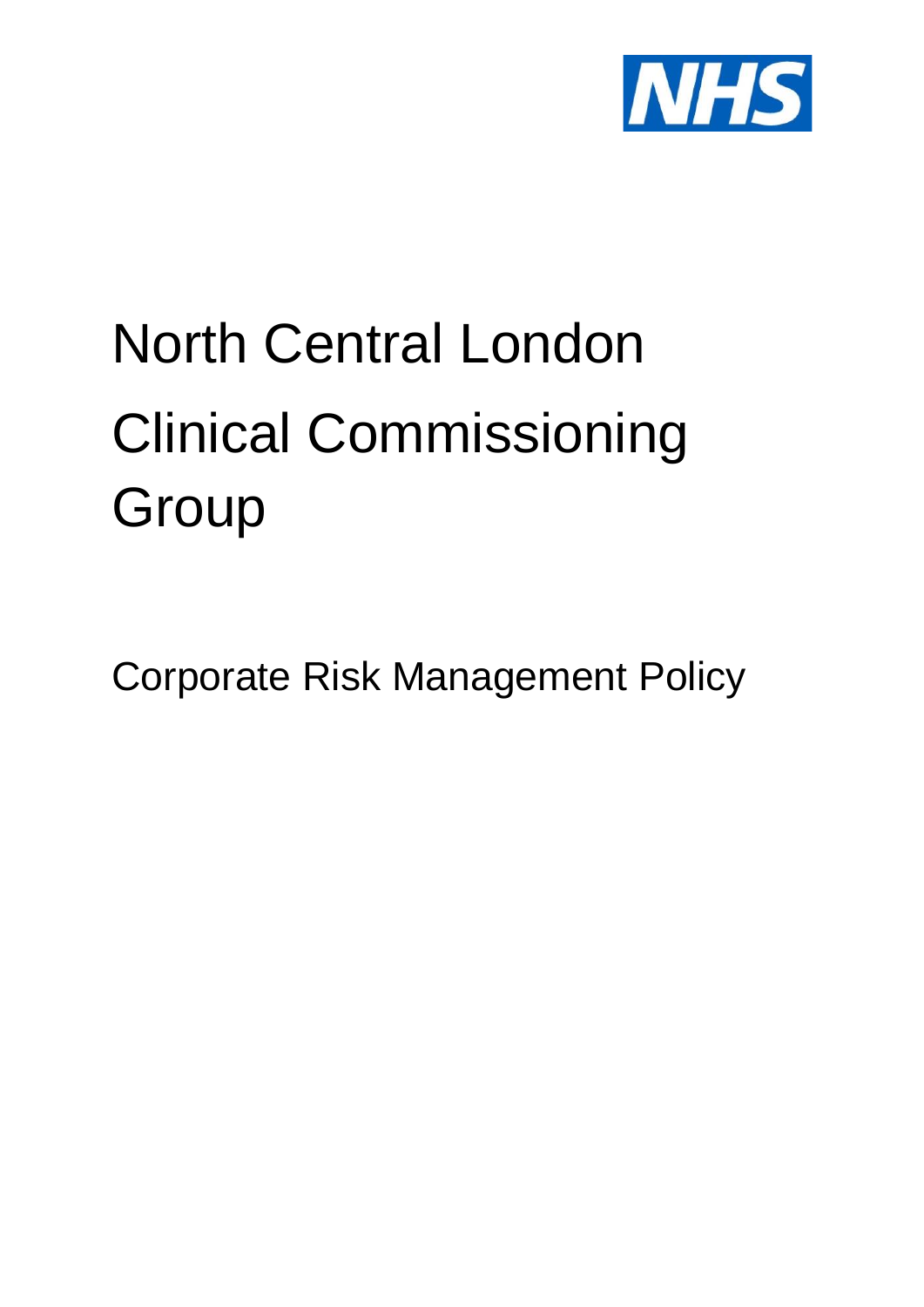## **North Central London Clinical Commissioning Group Corporate Risk Management Policy - Control Sheet**

| <b>No</b> | <b>Title</b>                                                                    | <b>Description</b>                                                                                                              |
|-----------|---------------------------------------------------------------------------------|---------------------------------------------------------------------------------------------------------------------------------|
| 1.        | <b>Summary</b>                                                                  | This Policy sets out the CCG's detailed risk<br>arrangements<br>management<br>and<br>the<br>process by which risks are managed. |
| 2.        | <b>Author</b>                                                                   | Andrew Spicer, Head of Governance &<br>Risk.                                                                                    |
| 3.        | <b>Accountable Director</b>                                                     | Ian Porter, Executive Director of Corporate<br>Services.                                                                        |
| 4.        | <b>Applies to</b>                                                               | All staff.                                                                                                                      |
| 5.        | who<br><b>Groups/individuals</b><br>have<br>overseen development of this policy | Corporate Services.                                                                                                             |
| 6.        | Groups which were consulted and<br>have given approval                          | This policy has been adapted from the Risk<br>Management Policy of the previous NCL<br>CCGs.                                    |
| 7.        | <b>Equality Impact Analysis</b>                                                 | Policy reviewed for compliance throughout<br>its development and on 8 <sup>th</sup> October 2020.                               |
| 8.        | Ratifying committee and date of final<br>approval                               | Approved by the Executive Management<br>Team on 6 <sup>th</sup> November 2020.                                                  |
| 9.        | <b>Version</b>                                                                  | Version 1                                                                                                                       |
| 10.       | <b>Locations available</b>                                                      | The CCG's website and staff intranet.                                                                                           |
| 11.       | <b>Related documents</b>                                                        | Risk Management Strategy.                                                                                                       |
| 12.       | <b>Disseminated to</b>                                                          | All staff.                                                                                                                      |
| 13.       | Date of implementation                                                          | 6 <sup>th</sup> November 2020.                                                                                                  |
| 14.       | Date of next review                                                             | 6th November 2023.                                                                                                              |

# **Document Control**

| <b>Date</b>                   | <b>Version</b> | <b>Action</b>                                              | <b>Amendment</b>                                                                                           |
|-------------------------------|----------------|------------------------------------------------------------|------------------------------------------------------------------------------------------------------------|
| 6 <sup>th</sup> November 2020 | 1              | Policy approved by<br>Executive<br>the<br>Management Team. | This Policy<br>forms<br>part of the CCG's<br>approach<br>risk<br>to<br>management.                         |
| 4 <sup>th</sup> October 2021  | 1.1            | <b>Risk</b><br>appetite<br>amended.                        | Policy amended to<br>include<br>the<br>Governing<br>Body's<br>updated risk appetite<br>following review by |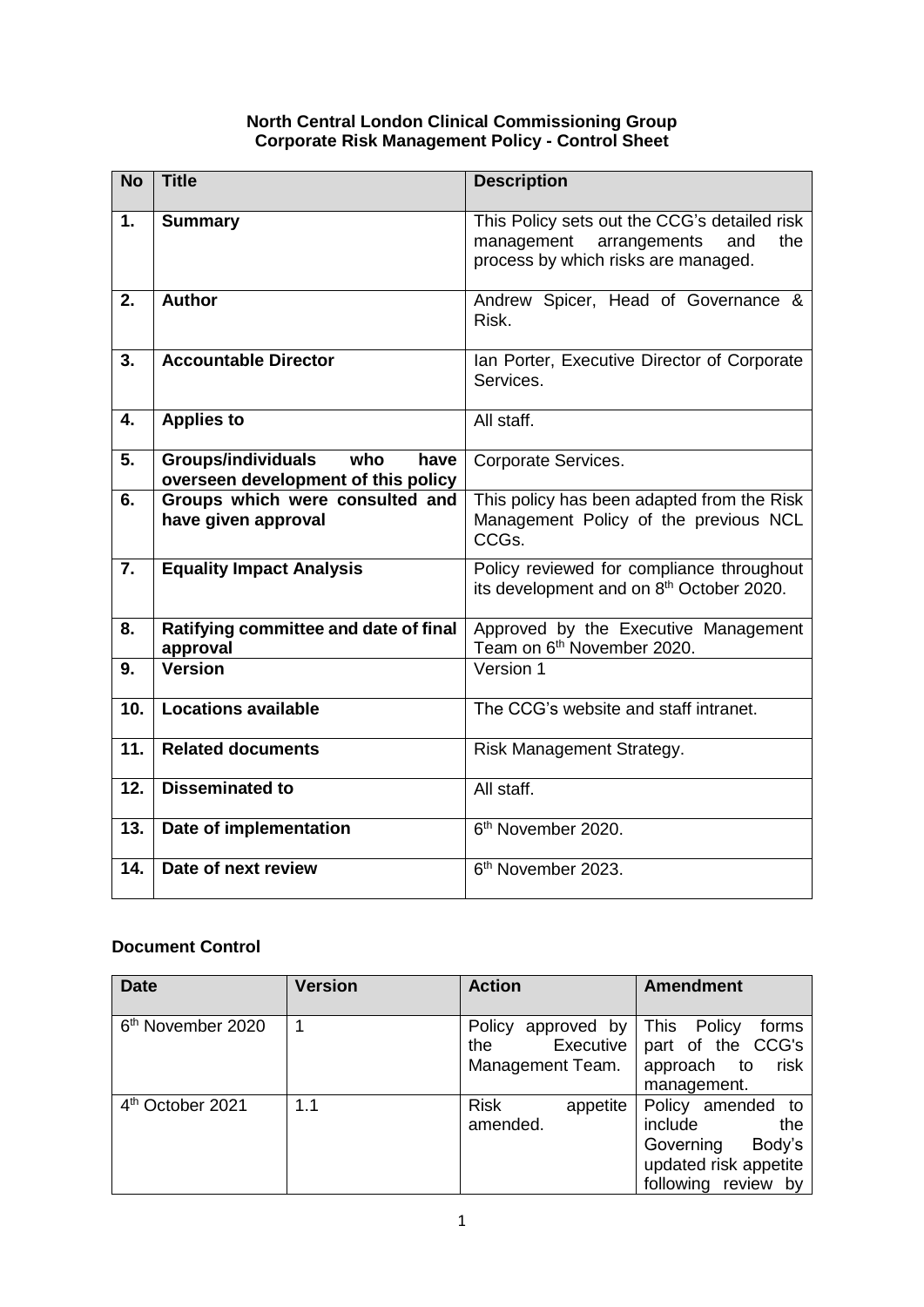|  |       | the Audit Committee<br>on 30 <sup>th</sup> September |
|--|-------|------------------------------------------------------|
|  | 2021. |                                                      |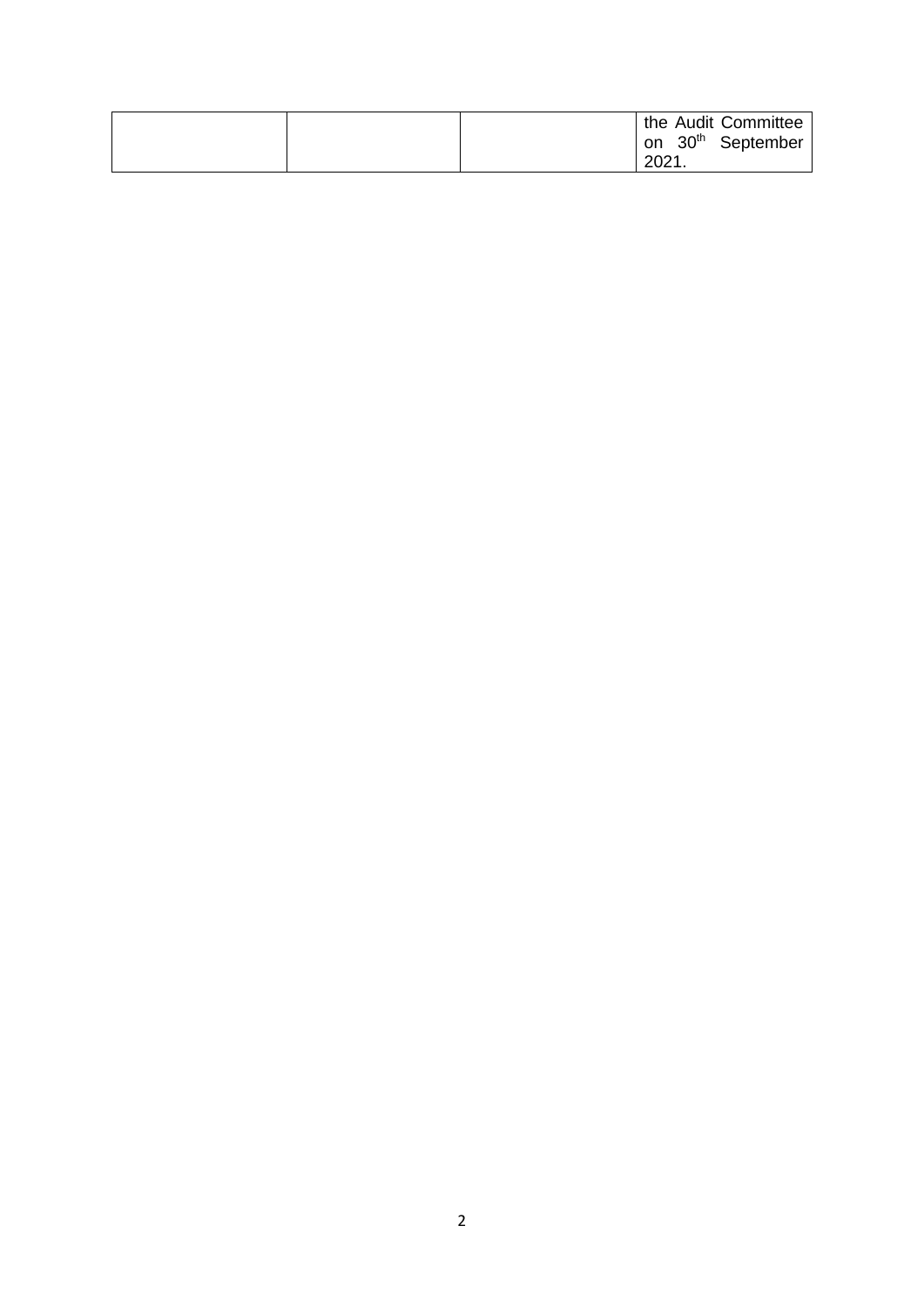# **CONTENTS**

| <b>Section</b>   | <b>Title</b>                                            | Page            |
|------------------|---------------------------------------------------------|-----------------|
|                  |                                                         |                 |
| A                | <b>INTRODUCTION</b>                                     |                 |
| A <sub>1</sub>   | Introduction                                            | $\overline{4}$  |
| A2               | <b>Equalities</b>                                       | $\overline{4}$  |
| A3               | <b>Fraud and Bribery</b>                                | $\overline{4}$  |
| A4               | Help and Support                                        | 4               |
|                  |                                                         |                 |
| В                | <b>AIMS AND PRINCIPLES</b>                              |                 |
| <b>B1</b>        | <b>Policy Aims</b>                                      | 4               |
| <b>B2</b>        | Aims of Risk Management                                 | $\overline{4}$  |
| B <sub>3</sub>   | <b>Proactive Planning Tool</b>                          | 5               |
| <b>B4</b>        | <b>Type of Risks</b>                                    | 5               |
| <b>B5</b>        | <b>Definition of Risk</b>                               | 5               |
| B <sub>6</sub>   | Definition of Issue                                     | 5               |
| <b>B7</b>        | <b>Key Risks</b>                                        | $\overline{5}$  |
| B <sub>8</sub>   | How is Risk Measured                                    | $\overline{5}$  |
| B <sub>9</sub>   | <b>Calculating the Risk Score</b>                       | $6\phantom{1}6$ |
| <b>B10</b>       | Perspectives                                            | $\overline{7}$  |
| <b>B11</b>       | Risk Appetite and Risk Capacity                         | $\overline{7}$  |
| <b>B12</b>       | Openness, Honesty, Transparency and Continued Learning  | $\overline{7}$  |
| <b>B13</b>       | Proportionality                                         | $\overline{7}$  |
| <b>B14</b>       | Training                                                | $\overline{7}$  |
|                  |                                                         |                 |
| C                | RISK MANAGEMENT PROCESS AND RISK OWNERSHIP              |                 |
| $\overline{C}$ 1 | <b>Risk Management and Process</b>                      | 8               |
| $\overline{C2}$  | <b>Risk Owners and Accountability</b>                   | 8               |
| $\overline{C3}$  | Operational Oversight and Handling of Risk              | 8               |
| C <sub>4</sub>   | Staff Management Structure and Good Risk Management     | 8               |
| C <sub>5</sub>   | <b>Directorate Risk Leads</b>                           | 8               |
|                  |                                                         |                 |
| D                | <b>KEY ROLES</b>                                        |                 |
| D <sub>1</sub>   | Role of the Governing Body and Committees               | 8               |
| D <sub>2</sub>   | <b>Executive Management Team</b>                        | 9               |
| D <sub>4</sub>   | Managers and Staff                                      | 10              |
| D <sub>5</sub>   | Governance and Risk Team                                | 10              |
|                  |                                                         |                 |
| E                | <b>RISK REGISTERS AND RISK OVERSIGHT</b>                |                 |
| E1               | Directorate Risk Registers                              | 10              |
| E2               | <b>Corporate Risk Register</b>                          | 10              |
| E <sub>3</sub>   | <b>Board Assurance Framework</b>                        | 10              |
| E <sub>4</sub>   | <b>Risk Oversight</b>                                   | 10              |
| E <sub>5</sub>   | Inclusion and Removal of Risks from the CRR and the BAF | 11              |
| E <sub>6</sub>   | Project and Programme Level                             | 11              |

| Schedule 1 | <b>Key Contacts</b>           | $\overline{12}$ |
|------------|-------------------------------|-----------------|
|            | Schedule 2   Risk Appetite    | 14 -15          |
| Schedule 3 | Risk Management Process Guide | 16 - 20         |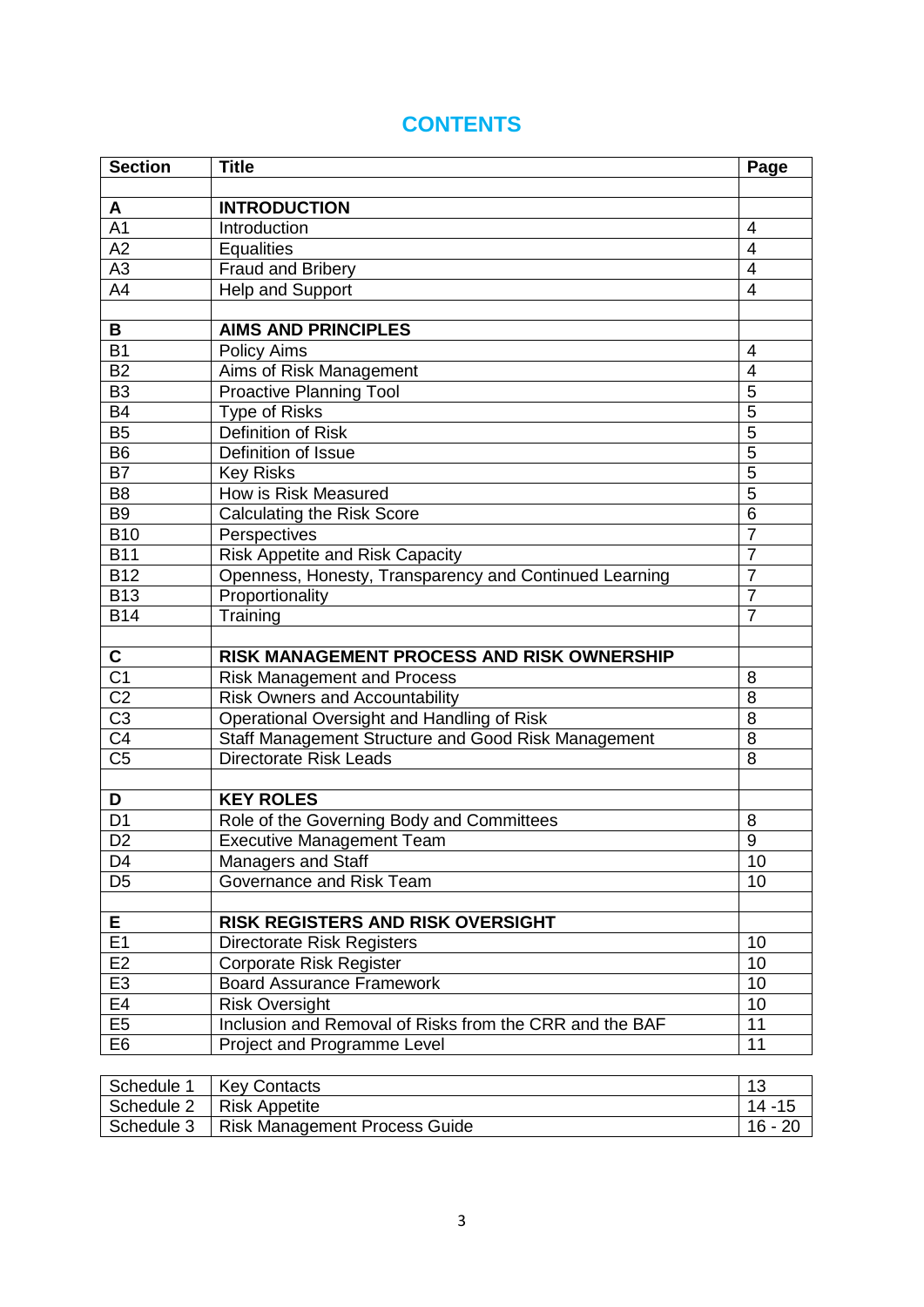# **North Central London Clinical Commissioning Group Corporate Risk Management Policy**

# **A. INTRODUCTION**

#### **A1. Introduction**

This document sets out the Corporate Risk Management Policy of North Central London Clinical Commissioning Group ('CCG'). It provides guidance on the policy, processes and procedures for risk management and supports the Risk Management Strategy.

#### **A2. Equalities**

This policy has been created and written in accordance with the provisions of the Equality Act 2010 ('EA 2010'). In addition, it supports the achievement of the aims of the EA 2010 and the Public Sector Equality Duty contained therein.

#### **A3. Fraud and Bribery**

This policy helps to reduce the risk of fraud and bribery by providing a robust system of internal control for risk management. This policy supports and compliments the CCG's Counter Fraud, Bribery and Corruption Policy and has been reviewed by the CCG's Local Counter Fraud Specialist.

#### **A4. Help and Support**

For any support with this policy please contact the Governance and Risk Team (see Schedule 1). Schedule 1 does not form part of this policy and may be amended or updated as necessary without the need to formally approve this policy.

#### **B. AIMS AND PRINICPLES**

#### **B1. Policy Aims**

The aims of this policy are to:

- Promote organisational success and help the CCG to achieve its objectives;
- Have organisational grip of key risks;
- **Empower staff to manage risks effectively;**
- Promote and support proactive risk management;
- Help create a culture that recognises uncertainty and supports considered, measured and appropriate risk taking and effective risk management;
- Support new ways of working and innovation;
- Provide clear quidance to staff;
- Have a consistent, visible and repeatable approach to risk management;
- Support good governance and provide internal controls;
- Evidence the importance of risk management to the CCG.

#### **B2. Aims of Risks Management**

The CCG is committed to commissioning high quality, cost-efficient, sustainable and effective healthcare services for its population and meeting its organisational objectives.

To achieve this the CCG recognises and appreciates that it will need to take risks in a measured, considered and appropriate way. Good risk management is a tool that supports and empowers staff in this regard by enabling them to identify, assess and control risks in a way that is visible, consistent and makes best use of resources.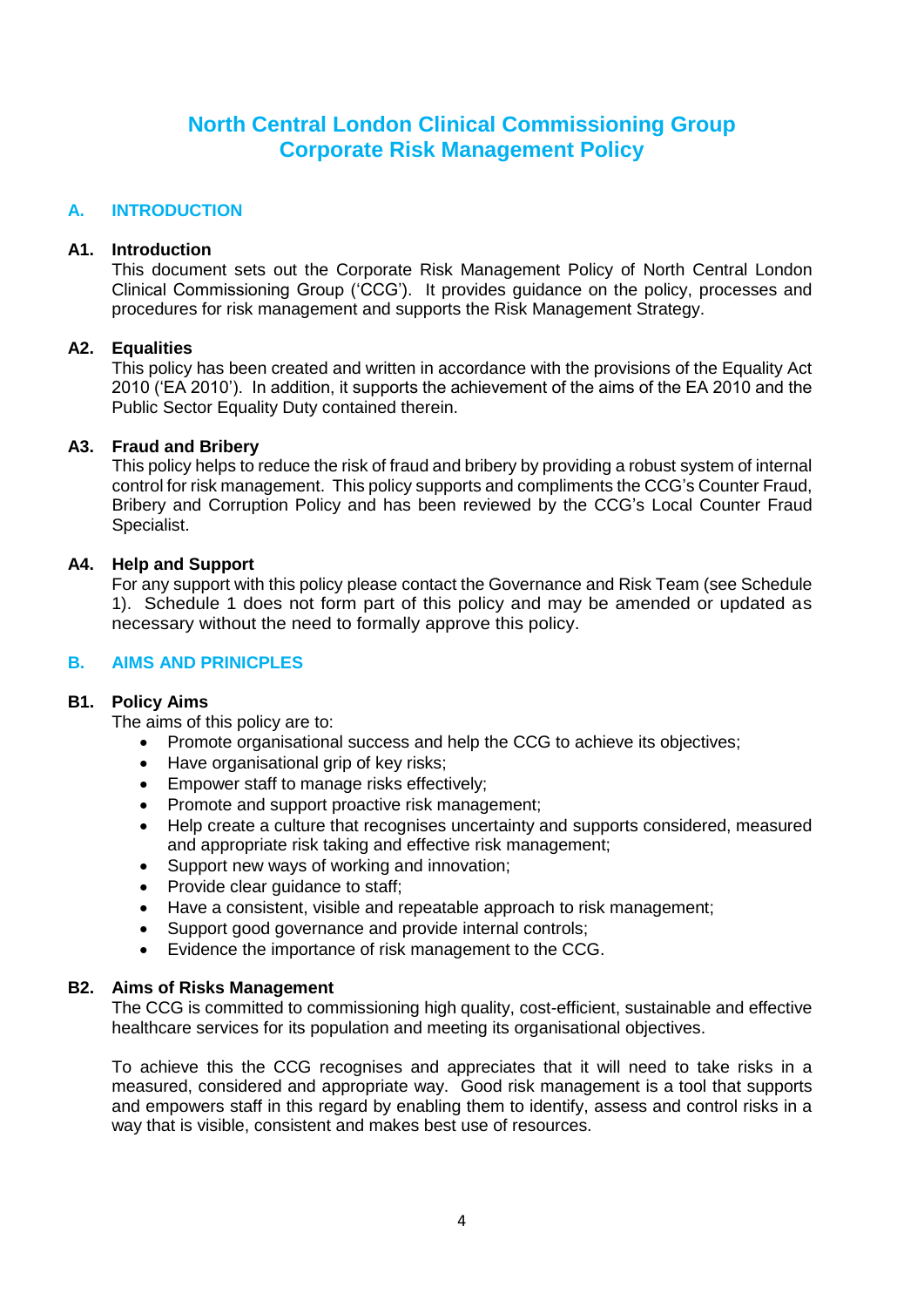# **B3. Proactive Planning Tool**

Effective risk management is a tool that is used proactively and forms a key part of planning. The work is front loaded with the time staff invest in properly identifying, considering, assessing, planning and managing risks paying dividends as work progresses, as problems are dealt with before they become issues and opportunities are maximised before they pass.

# **B4. Type of Risks**

This policy applies to all corporate risks which include but are not limited to:

- Business risks;
- Commissioning and Clinical Commissioning risks:
- Clinical risks:
- Communications risks:
- Environmental risks
- Financial risks:
- Fraud risks:
- Governance risks;
- Information risks:
- $\bullet$  IT risks:
- Operational risks;
- Quality and safety risks;
- Regulatory and compliance risks;
- Reputational risks:
- Strategic risks.

#### **B5. Definition of Risk**

Risk is defined as an uncertain event or set of events which if they occur will threaten the achievement of one or more objectives.

#### **B6. Definition of Issue**

An Issue is an event or set of events that have materialised or will definitely materialise. An issue is different to a risk as an issue is something that may happen where as an issue is something that will or has happened. Issues fall outside the scope of this policy.

#### **B7. Key Risks**

The CCG wants to create a culture that supports effective risk management and using resources in the most appropriate way.

The management of risks need to be proportionate – with key risks needing to be managed formally. Key risks fall into one or two categories:

- 1. Risks identified as so serious or difficult to control that staff feel they need to take a formal approach to effectively manage them;
- 2. Risks identified as being sufficiently serious and difficult to effectively control that they will stop the CCG from achieving one or more of its strategic objectives.

What constitutes a key risk is a matter of judgment and involves a level of subjectivity. However, it excludes the vast majority of uncertainties or everyday risks which teams have tried and tested methods for dealing with. It also excludes those risks that can be resolved or mitigated in a relatively straightforward way.

#### **B8. How is Risk Measured?**

Risk is the combination of two factors:

• The consequence or impact on an objective if the risk occurs ('Consequence'); and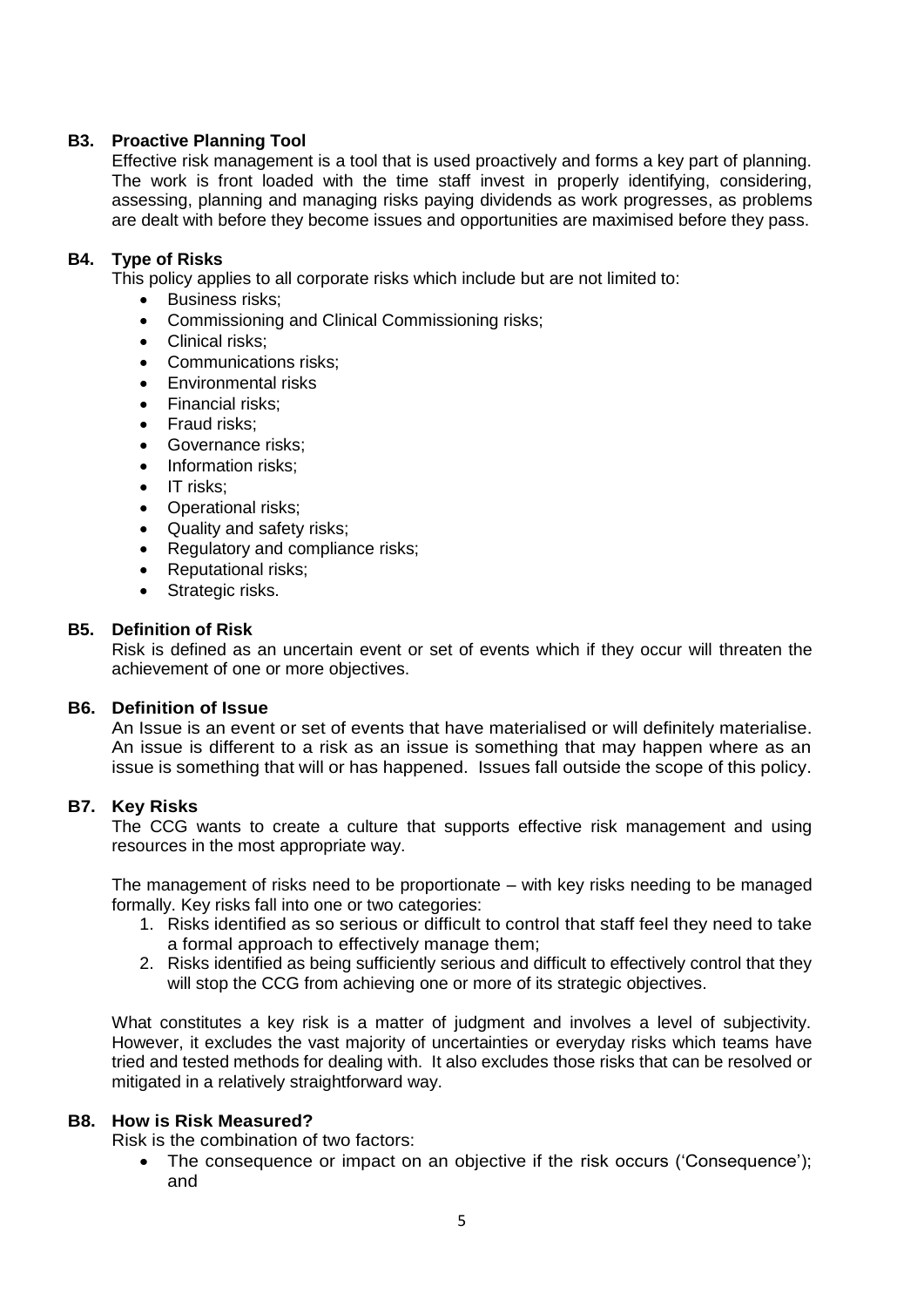The likelihood or probability of the risk occurring ('Likelihood').

Both Consequence and Likelihood are measured on scales of 1-5 in accordance with the charts below:

| Level of Impact on the<br>Objective | Descriptor of Level   Consequence<br>of Impact on the $ $ the Objective<br>Objective | for       | <b>Consequence</b><br><b>Score</b> |
|-------------------------------------|--------------------------------------------------------------------------------------|-----------|------------------------------------|
| $0 - 5%$                            | Very low impact                                                                      | Very Low  |                                    |
| $6 - 25%$                           | Low impact                                                                           | Low       | o                                  |
| 26-50%                              | Moderate impact                                                                      | Medium    |                                    |
| $51 - 75%$                          | High impact                                                                          | High      |                                    |
| $76%+$                              | Very high impact                                                                     | Very High | 5                                  |

#### **Consequence Scale:**

# **Likelihood Scale:**

| Level of Likelihood<br>the Risk will Occur | of Likelihood the<br><b>Risk will Occur</b> | Descriptor of Level   Likelihood the Risk   Likelihood Score<br>will Occur |   |
|--------------------------------------------|---------------------------------------------|----------------------------------------------------------------------------|---|
| $0 - 5%$                                   | Highly<br>unlikely<br>to<br>occur           | Very Low                                                                   |   |
| $6 - 25%$                                  | Unlikely to occur                           | Low                                                                        | 2 |
| 26-50%                                     | Fairly likely to occur                      | Medium                                                                     | 3 |
| $51 - 75%$                                 | More likely to occur<br>than not            | High                                                                       | 4 |
| 76%+                                       | Almost certainly will<br>occur              | Very High                                                                  | 5 |

#### **B9. Calculating the Risk Score**

Once a risk has been measured it needs to be scored as this indicates how serious the risk is, the level of importance and the priority that should be attached to controlling the risk.

The risk score is calculated as follows:

#### **Consequence Score x Likelihood Score = Risk Score**

The Risk Score is then matched against the following chart to understand the level of seriousness, importance and the priority the risk should be given:

| <b>LIKELIHOOD</b> | <b>CONSEQUENCE</b> |                |            |            |               |
|-------------------|--------------------|----------------|------------|------------|---------------|
|                   | Very Low (1)       | Low $(2)$      | Medium (3) | High $(4)$ | Very High (5) |
|                   |                    | $\overline{2}$ | 3          | 4          | 5             |
| Very Low (1)      |                    |                |            |            |               |
|                   | $\overline{2}$     | 4              | 6          | 8          | 10            |
| Low $(2)$         |                    |                |            |            |               |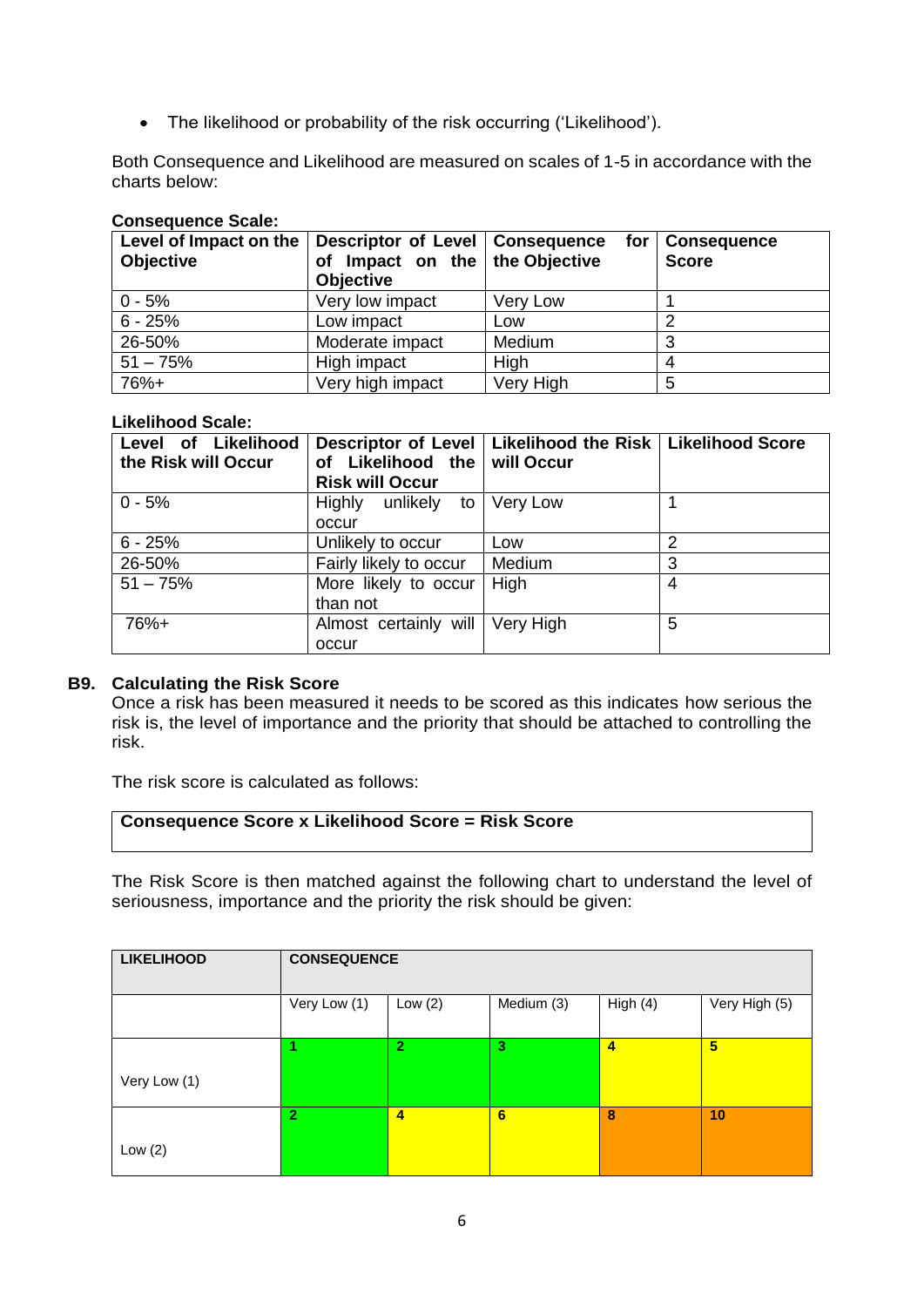|               | 3 | 6  | 9         | 12 | 15 |
|---------------|---|----|-----------|----|----|
| Medium (3)    |   |    |           |    |    |
|               | 4 | 8  | 12        | 16 | 20 |
| High $(4)$    |   |    |           |    |    |
|               | 5 | 10 | <b>T5</b> | 20 | 25 |
| Very High (5) |   |    |           |    |    |

| 1-3 Low Risk | 4-6 Medium Risk          | 8-12 High Risk       | 15-25 Very High Risk      |
|--------------|--------------------------|----------------------|---------------------------|
| Low Priority | <b>Moderate Priority</b> | <b>High Priority</b> | <b>Very High Priority</b> |

#### **B10. Perspectives**

Risks should be identified, assessed, understood and controlled at the appropriate organisational level based on the objectives to which they relate. This is because risks have different meanings and significance depending on what they are a risk to and should therefore be given the appropriate priority. A risk at one organisational level may or may not be a risk at another level. In addition, a risk at one level may pose or generate a totally different risk at another level.

#### **B11. Risk Appetite**

The Risk Appetite is the amount of risk that an organisation is willing to accept. All staff must work within the agreed Risk Appetite levels when managing risks. The Governing Body decides and sets the Risk Appetite levels.

It is important that the Risk Appetite does not exceed the CCG's capacity to effectively manage its risks and the CCG's ability to meet its financial control total.

The Risk Appetite is set out in Schedule 2. Schedule 2 does not form part of this policy and may be amended or updated as necessary without the need to formally approve this policy.

#### **B12. Openness, Honesty, Transparency and Continued Learning**

Risks at the CCG will be managed in an open, honest and transparent way within a culture that supports and encourages this approach.

#### **B13. Proportionality**

Risks should be managed in a way that is proportionate to the level of risk. This will vary on a case by case basis depending on the nature of the risk.

#### **B14. Training**

The CCG aims to manage risks effectively and create a culture that recognises uncertainty and supports considered, measured and appropriate risk taking. To achieve this all staff will be provided with appropriate training.

It is the responsibility of all staff and their line managers to ensure they are available for and receive risk management training.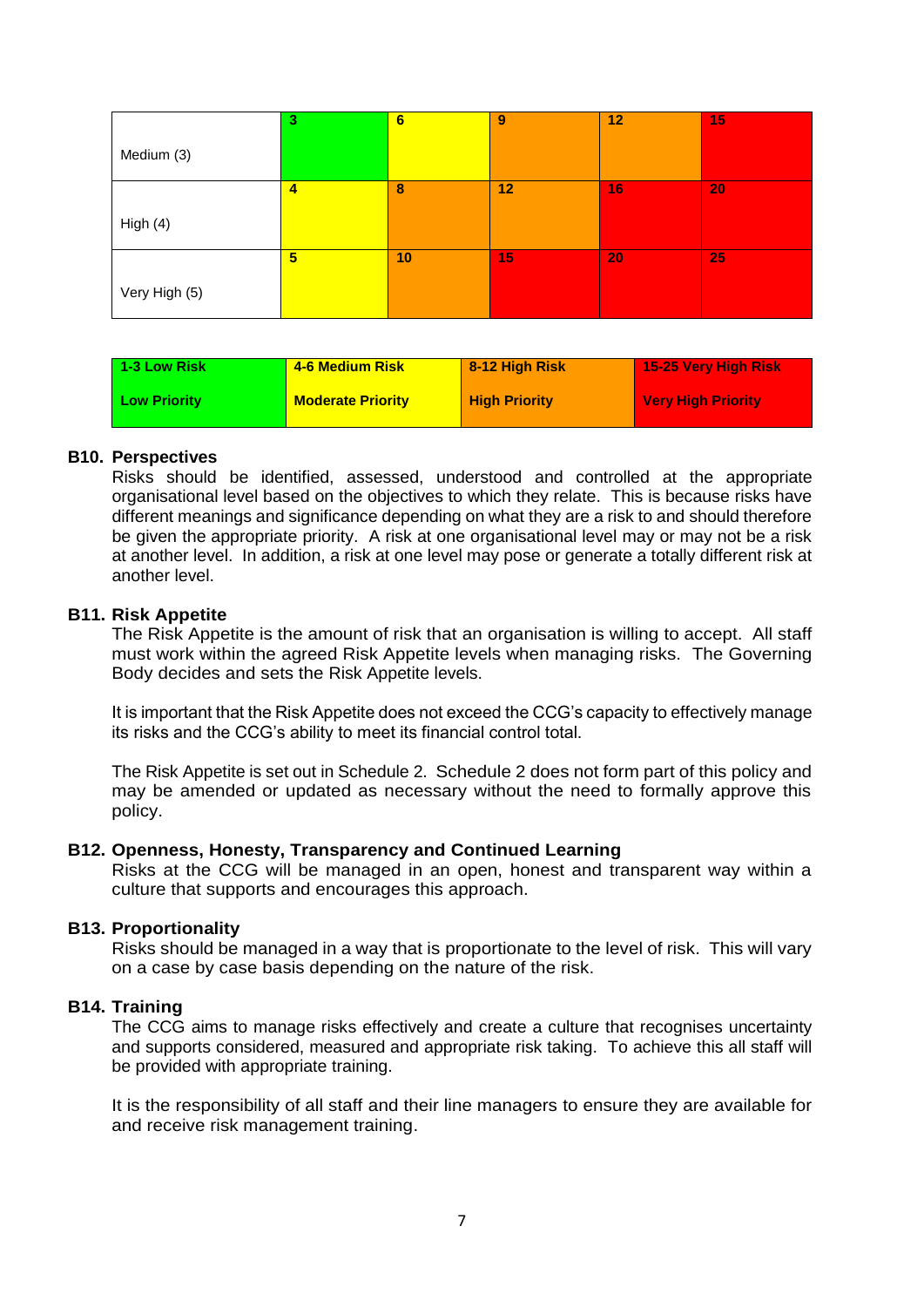All staff are able to request additional risk management training if they feel it will help support them in their role or are interested in developing their skills further. All requests should be made to the Governance and Risk Team.

# **C. RISK MANAGEMENT PROCESS AND RISK OWNERSHIP**

#### **C1. Risk Management Process**

The risk management process is the process that staff are required to follow when managing key risks. It is set out in the Risk Management Process Guide contained in Schedule 3 of this policy. Schedule 3 does not form part of this policy and may be amended or updated as necessary without the need to formally approve this policy

#### **C2. Risk Owners and Accountability**

Each risk will have a designated owner that has accountability for that risk. Each risk will be owned by an Executive Director and each Executive Director owns all of the risks within their directorate. The Risk Owner is responsible for ensuring risks are effectively managed and for ensuring all actions to manage the risk are completed.

#### **C3. Operational Oversight and Handling of Risks**

It is important for effective risk management that all risks are owned, overseen and managed by the right person, at the right time and at the right level. To help ensure this the Risk Owners may delegate the management of each risk to appropriate members of their team. The person who manages a risk on a day to day basis is known as the Risk Manager.

#### **C4. Staff Management Structure and Good Risk Management**

To ensure effective risk management, it is important each directorate has a supportive risk management culture. Staff within directorates should regularly discuss their key risks and share knowledge, perspectives, skills and learning.

Risk discussions should be structured and be of sufficient frequency so that the Risk Owner (the Executive Director) is genuinely assured that all risks in the directorate are being effectively overseen and managed at the right time, by the right people, in the right way and at the right level. As a result of these discussions risk registers should be updated in a timely manner.

#### **C5. Directorate Risk Leads**

Directorates may appoint a 'Directorate Risk Lead' to:

- Support directors in managing the risk management process within their directorates and assist with risk reporting;
- Support the Governance and Risk Team in delivering and embedding the CCG's approach to risk management;
- Provide a source of expertise and advice embedded within each directorate to help support and empower staff to manage risks;
- Help drive effective risks management within directorates:
- Help support staff to implement the CCG's risk management policies and procedures;
- Assist staff within their directorates to co-ordinate risk reporting;
- Maintain a central folder within each directorate containing the meeting notes/minutes from risk management meetings within the directorate.

# **D. KEY ROLES**

#### **D1. Role of the Governing Body and Committees**

The NCL CCG Governing Body and its committees will provide oversight and scrutiny of the most serious organisational risks and hold people to account in this regard. In addition, the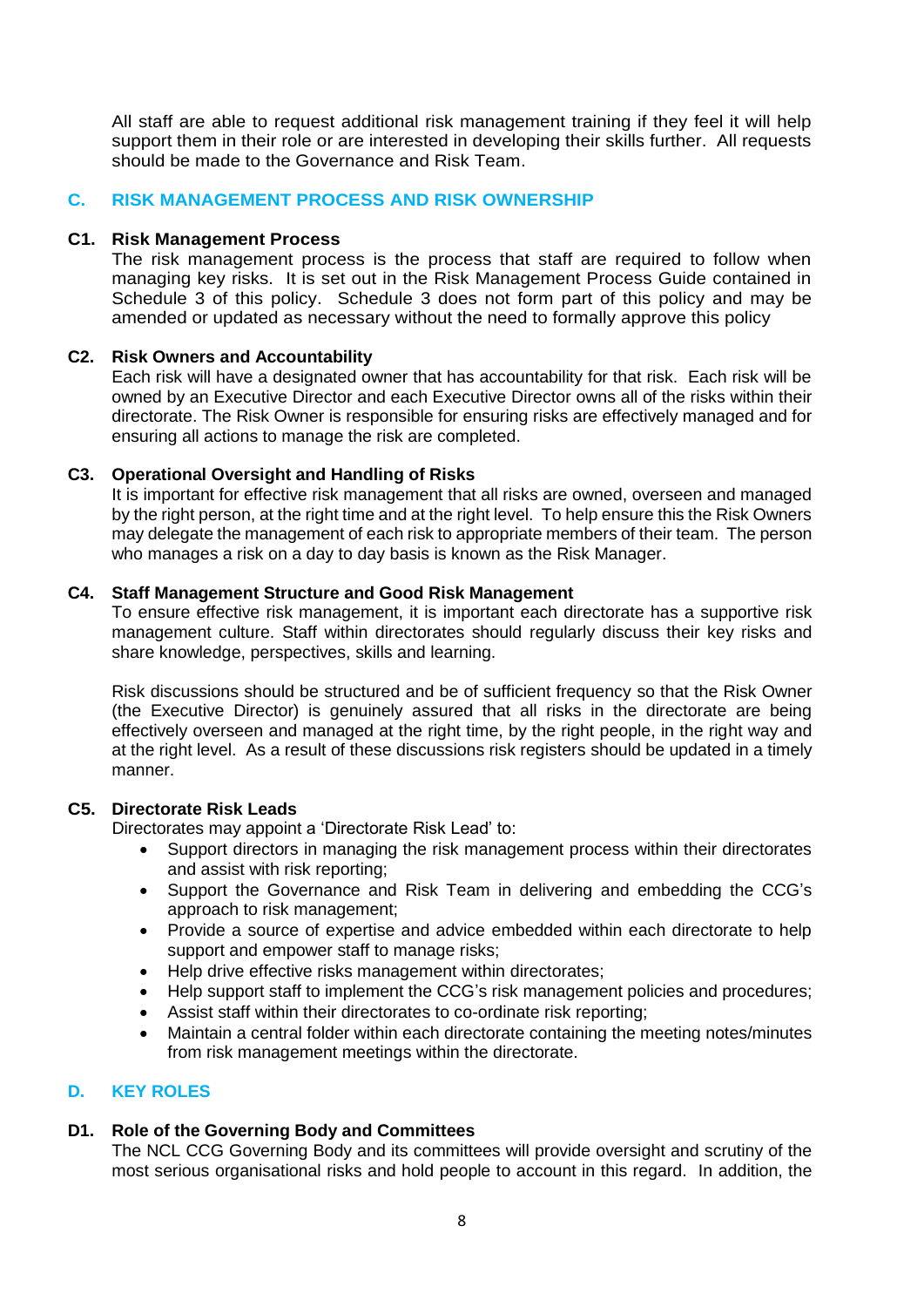CCG's Lay Member for Audit and Governance and the Audit Committee will play a lead role in ensuring effective oversight and scrutiny of the CCG's risk management policies, procedures and systems.

The Governing Body will:

- Approve the Risk Management Strategy and subsequent revisions;
- Provide oversight, review and scrutiny of the organisation's highest level risks;
- Receive regular risk reports;
- Hold risk owners to account for their risks:
- Review the Board Assurance Framework;
- Approve the CCG's Risk Appetite.

The Audit Committee will:

- Provide independent assurance to the Governing Body on the effectiveness of risk management process in the CCG and compliance with risk management policies;
- Receive independent reports on the effectiveness of risks management in the CCG;
- Challenge the way in which risk is managed where there is uncertainty or concerns over the effectiveness of risk management arrangements;
- Formally assess on an annual basis the overall effectiveness of the risk management processes in the CCG and report to the Governing Body;
- Review risk management arrangements for the purposes of the Annual Report and the Annual Governance Statement;
- Horizon scan and communicate findings for action;
- Hold risk owners to account for their risks.

Governing Body Committees will:

- Provide scrutiny, review and oversight of key risks (appropriate to the remit of each Committee);
- Receive risk reports;
- Horizon scan and communicate findings for action;
- Hold risk owners to account for their risks.

# **D2. Executive Management Team**

The Executive Management Team will:

- Approve the risk management policies and procedures;
- Agree and approve resources for risk management across the CCG;
- Provide operational oversight and scrutiny of high level risks across the CCG;
- Ensure staff are effectively managing risks and that the CCG has an effective system of risk management in place;
- Ensure staff are acting in accordance with risk management policies;
- Have oversight and responsibility for operational risk management issues faced by the organisation:
- Prepare a complete, accurate and reliable report on risk management for the purposes of the Annual Governance Statement to ensure it is fair and representative of the organisation's risk management arrangements;
- Provide feedback on the risk management processes and policies supporting this strategy to the Governance and Risk Team;
- Ensure directors provide risk reports to the Governing Body and its committees as appropriate;
- Be held to account by the Accountable Officer and Chief Finance Officer for effective risk management.

#### **D3. Managers and Staff**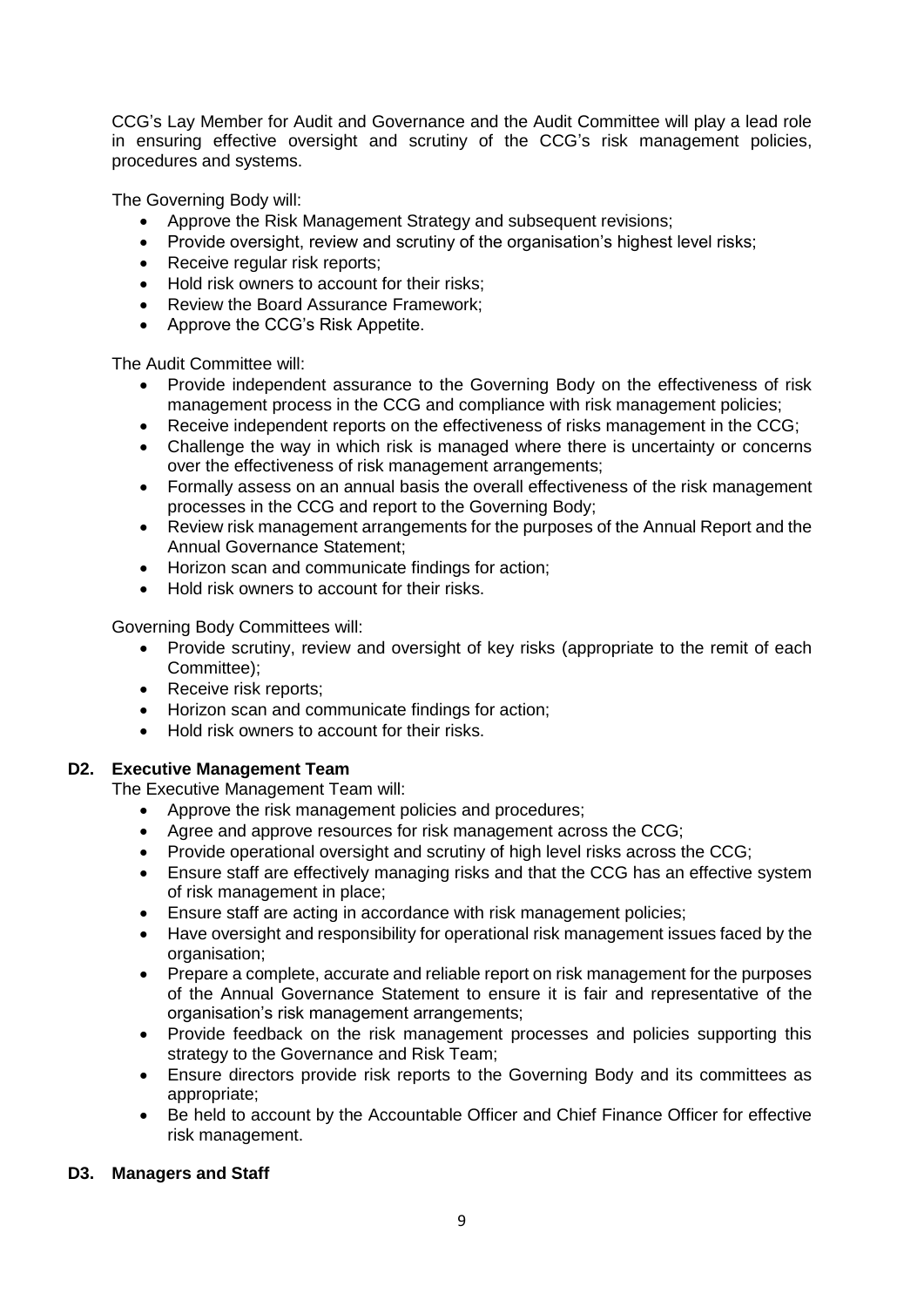The CCG's managers and staff will:

- Manage risk within their area of responsibility as appropriate and report on these risks to the Risk Owner;
- Support the Risk Owner in the management of their risks and writing risk reports;
- Work within this policy:
- Ensure the teams and staff under their control manage risk effectively and follow this policy;
- Ensure they and their teams receive risk management training;
- Work with the Governance and Risk Team and help ensure timely and smooth production of risk reports, the Corporate Risk Register and the Board Assurance Framework - and the smooth operation of the risk management system;
- Highlight any problems or concerns with any risk with the Risk Owner.

# **D4. Governance and Risk Team**

The Governance and Risk Team provides:

- Central oversight of the risk management process and system in the CCG and this policy;
- Prepare risk reports for the Governing Body / Committees;
- Training for staff and Governing Body members in relation to risk management.

The Governance and Risk Team is not accountable or responsible for the actual management of the risks and this sits with Risk Owners and Risk Managers.

# **E RISK REGISTERS AND RISK OVERSIGHT**

#### **E1. Directorate Risk Registers**

Each directorate shall have a Directorate Risk Register which contain all of the key directorate risks. Risks with a current risk score of 8 and above assessed at the corporate level will be included in the Corporate Risk Register. The Directorate Risk Registers shall use the same template as the Corporate Risk Register as per E2 below. The risks from the Directorate Risk Registers with a current risk score of 8 and above will be sent to the Governance and Risk Team for inclusion on the Corporate Risk Register as per local agreement.

#### **E2. Corporate Risk Register**

The CCG will have a Corporate Risk Register ('CRR'). The CRR will contain all of the CCG's key risks with a current risk score of 8 or higher assessed at the corporate level against the CCG's strategic objectives. The CRR template is below:



#### **E3. Board Assurance Framework**

The CCG will have a Board Assurance Framework ('BAF'). The BAF will be comprised of all of the CCG's key strategic risks from the CRR. The key strategic risks are those risks on the CRR with a current risk score of 15 or higher. Therefore, the BAF template will be the same as the CRR template. Please refer to E2 above for the BAF and CRR template.

#### **E4. Risk Oversight**

The Directorate Risk Registers will be reviewed by the appropriate director on a monthly basis or as otherwise required. Risks with a current risk score of 8 and above assessed at the corporate level will be included in the CRR.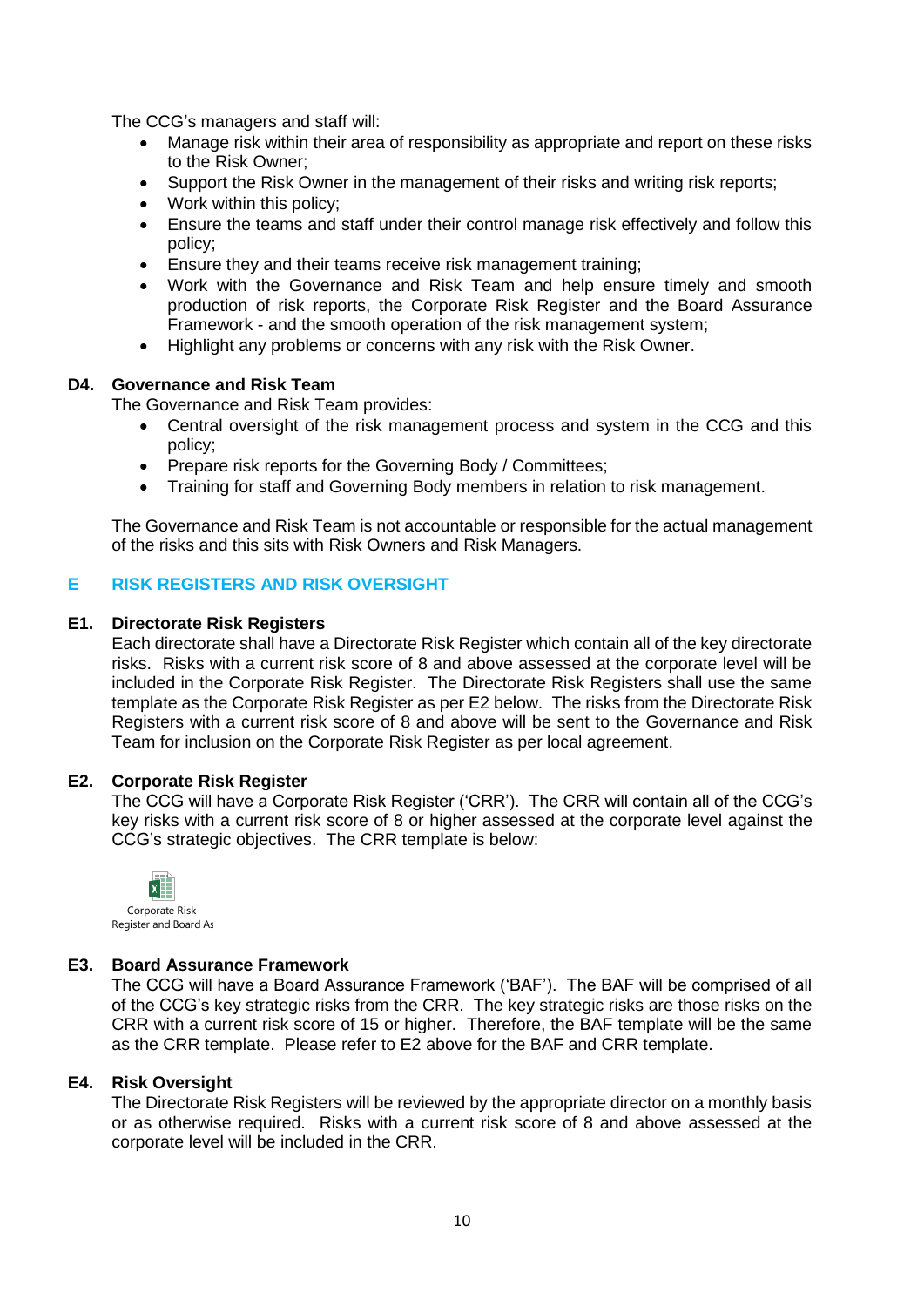The CRR will be presented to the Executive Management Team on a bi-annual basis or as otherwise agreed by the Executive Management Team for operational scrutiny, review and oversight. The Executive Management Team may re-grade, add amend or remove risks at its absolute discretion.

Risks with a current risk score of 12 or higher from the CRR will be presented to the appropriate Governing Body committee for scrutiny, review and oversight at each committee meeting or as otherwise agreed by the committee.

Risks with a current risk score of 15 or higher from the CRR will be presented to the Governing Body for scrutiny, review and oversight at each Governing Body meeting or as otherwise agreed by the Governing Body. This ensures that the Governing Body can concentrate its focus and attention on the most serious risks.

There will be a small number of risks on the CRR which are purely operational and may reach the threshold for escalation to committees but do not reach the threshold for the BAF. These risks may on a case by case basis and at the discretion of the Risk Owner(s)be presented to the Executive Management Team for scrutiny, review and oversight only and will not be presented to a Governing Body committee. In most instances it will be clear whether a risk is purely operational whereas at times it will be a matter of judgment.

#### **E5. Inclusion and Removal of Risks from the CRR and BAF**

Risks may be added to or removed from the CRR or the BAF by Directors, Governing Body members, the Governance and Risk Team, the Governing Body and/or any Governing Body committee.

Risks assessed at a corporate level with a current risk score of 8 or higher will be included on the CRR. Risks with a current risk score of 15 or higher from the CRR will be included on the BAF.

Risks may be removed from the CRR and/or the BAF under the following circumstances:

- The risk is no longer relevant;
- The risk has been effectively mitigated;
- The risk no longer reaches the relevant threshold;
- The risk has materialised and is an issue.

Where a risk has dropped below the relevant thresholds the respective Governing Body or any of its committees may decide that the risk needs to stay on the CRR or the BAF for continued oversight on a case by case basis and at its absolute discretion. Risks that have dropped below the threshold will be reported at the following Governing Body and/or committee meeting for information.

#### **E6. Project and Programme Level**

Risks at the project and programme level are overseen and managed within directorates as per the directorate management structure. It is at the discretion of each Executive Director as to how this is done in their directorate but should be undertaken in a manner which provides assurance to the Executive Director that directorate risks are being both appropriately managed and overseen at the right level.

Projects and programmes tend to have a high number of lower level risk that are being dealt with at any one time which results in lengthy risk registers. It would be a disproportionate use of resources to use the full Corporate Risk Register template to manage these risks therefore a more appropriate and streamlined risk register template has been developed for project and programme risks.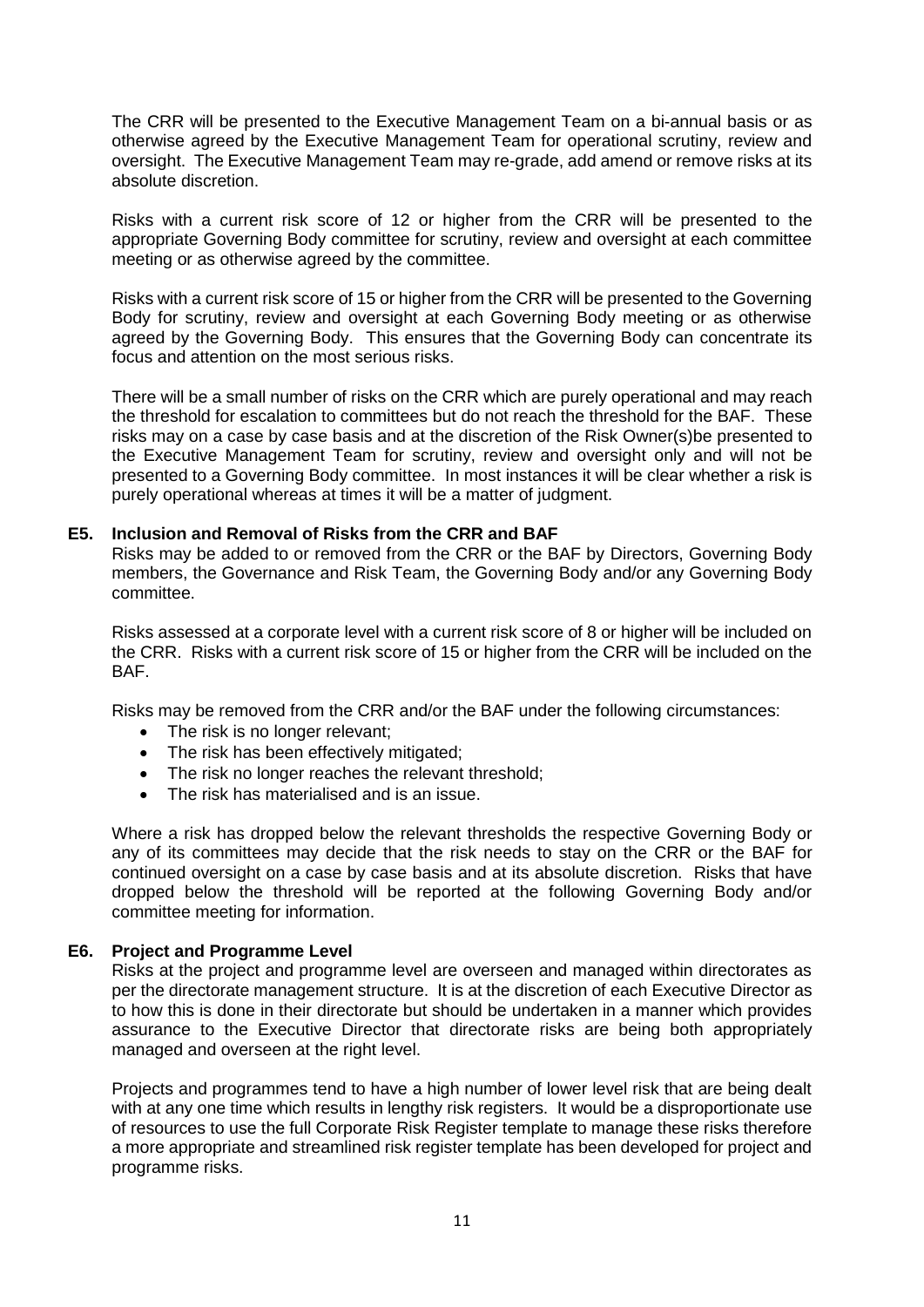All project and programme risks continue to be owned by the appropriate Executive Director. However, when any of these risks become key directorate risk they will be shown as full entries on the Directorate Risk Register.

The Project and Programme Risk Register Template is below:

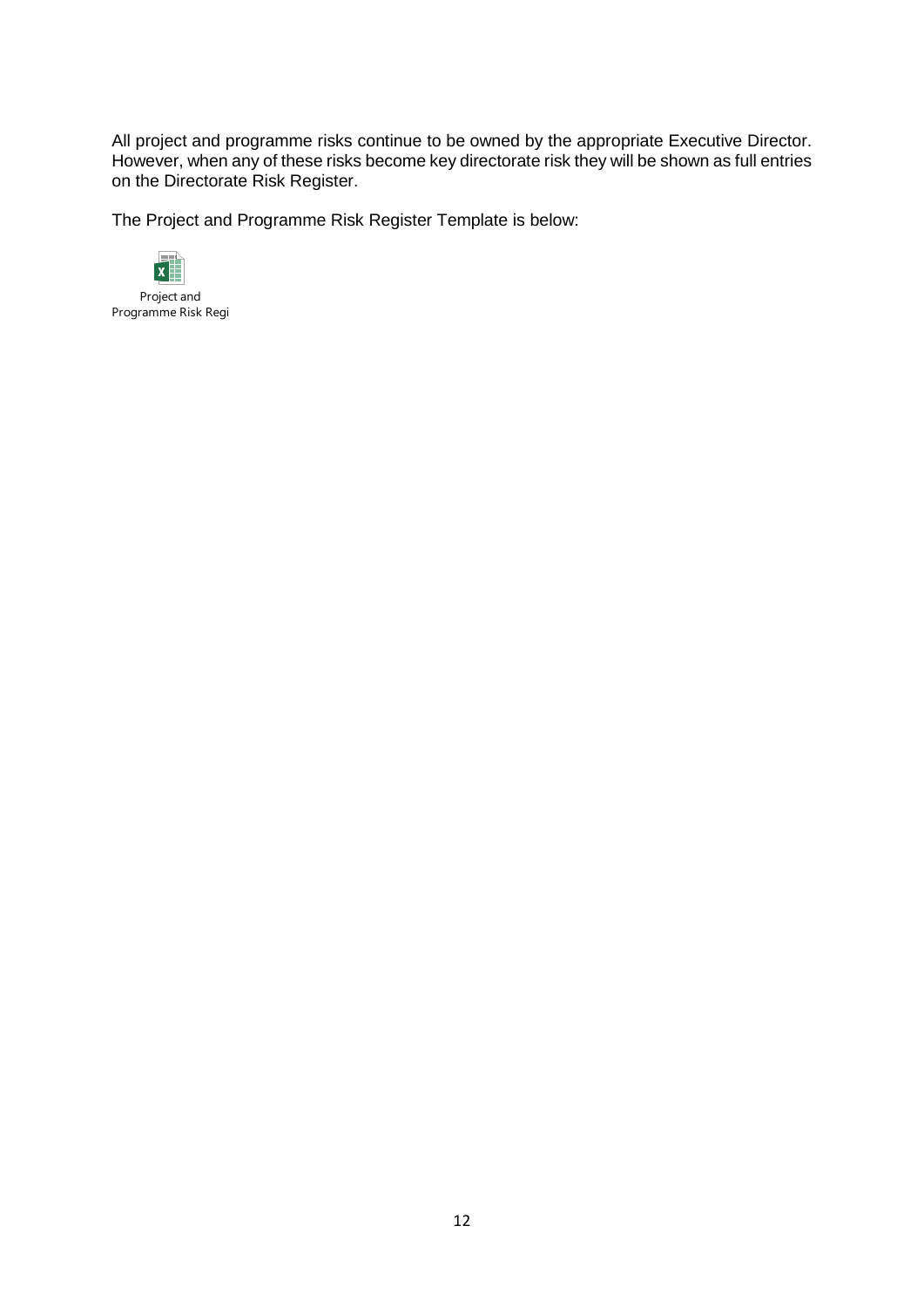# **Schedule 1 Key Contacts**

This schedule sets out the names and contact details of key contacts.

| <b>Name</b>          | <b>Role</b>                                  | <b>Telephone</b> | E-mail                      |
|----------------------|----------------------------------------------|------------------|-----------------------------|
| <b>Andrew Spicer</b> | Head of Governance   020 3688 2032<br>& Risk |                  | Andrew.spicer1@nhs.net      |
| Chipo Kazoka         | Governance & Risk   020 3816 3701<br>Leads   |                  | Chipo.kazoka6@nhs.net       |
| Chris Hanson         |                                              | 020 3688 2681    | Christopher.hanson1@nhs.net |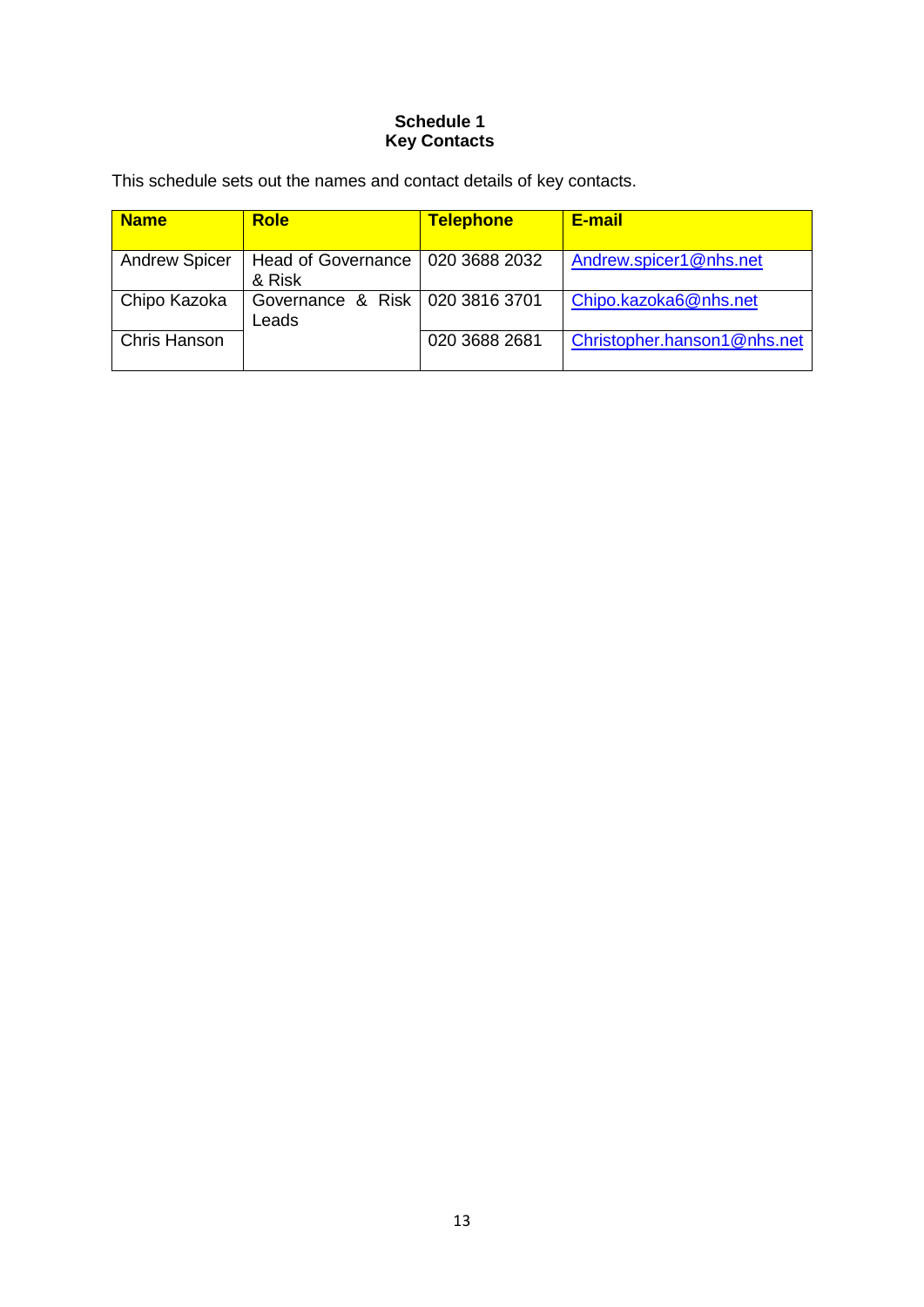# **Schedule 2 Risk Appetite**

This schedule sets out the CCG's risk appetite. The Governing Body sets the CCG's risk appetite and considered the risk appetite at the Governing Body seminar on 9th September 2021.

The chart below shows the appetite grading for risks based on their potential impact:

| <b>Appetite Description</b>                                                                | <b>Appetite</b><br><b>Level</b> |
|--------------------------------------------------------------------------------------------|---------------------------------|
| The CCG is not willing to accept these risks under any circumstances                       |                                 |
| The CCG is not willing to accept these risks (except in very exceptional<br>circumstances) |                                 |
| The CCG is willing to accept some risk in this area                                        | 3                               |
| The CCG is willing to accept moderate risk in this area                                    | 4                               |
| The CCG is willing to accept high risk in this area                                        | 5                               |

This schedule sets out the CCG's service areas for which the Governing Body will agree a risk appetite.

| No. | <b>Service Area</b>                                                                | <b>Governing Body Statement</b>                                                                                                                                                                                          | <b>Appetite</b><br><b>Level</b> |
|-----|------------------------------------------------------------------------------------|--------------------------------------------------------------------------------------------------------------------------------------------------------------------------------------------------------------------------|---------------------------------|
| 1.  | Quality                                                                            | We will ensure good quality service for all the people<br>of the borough and will only rarely accept risks that<br>threaten that goal.                                                                                   | $\mathcal{P}$                   |
| 2.  | Safety                                                                             | We hold patient and staff safety as the highest priority<br>and will not accept any risk that threatens either.                                                                                                          | $\overline{1}$                  |
| 3.  | Compliance with<br>legislation and<br>statutory guidance                           | We will comply with all legislation relevant to the CCG<br>and will not accept any risk that, if realised, would<br>result in non-compliance.                                                                            | -1                              |
| 4.  | Compliance with non-<br><b>NHS</b><br>statutory<br>England/Improvement<br>guidance | The CCG will comply with all non-statutory guidance<br>issued by NHS England/Improvement and will not<br>accept any risk that, if realised, would result in non-<br>compliance except in very exceptional circumstances. | 3                               |
| 5.  | Procurement                                                                        | We will procure services in line with English law and<br>national guidance but will accept some procurement<br>risk in the achievement of the CCG's objectives.                                                          | 3                               |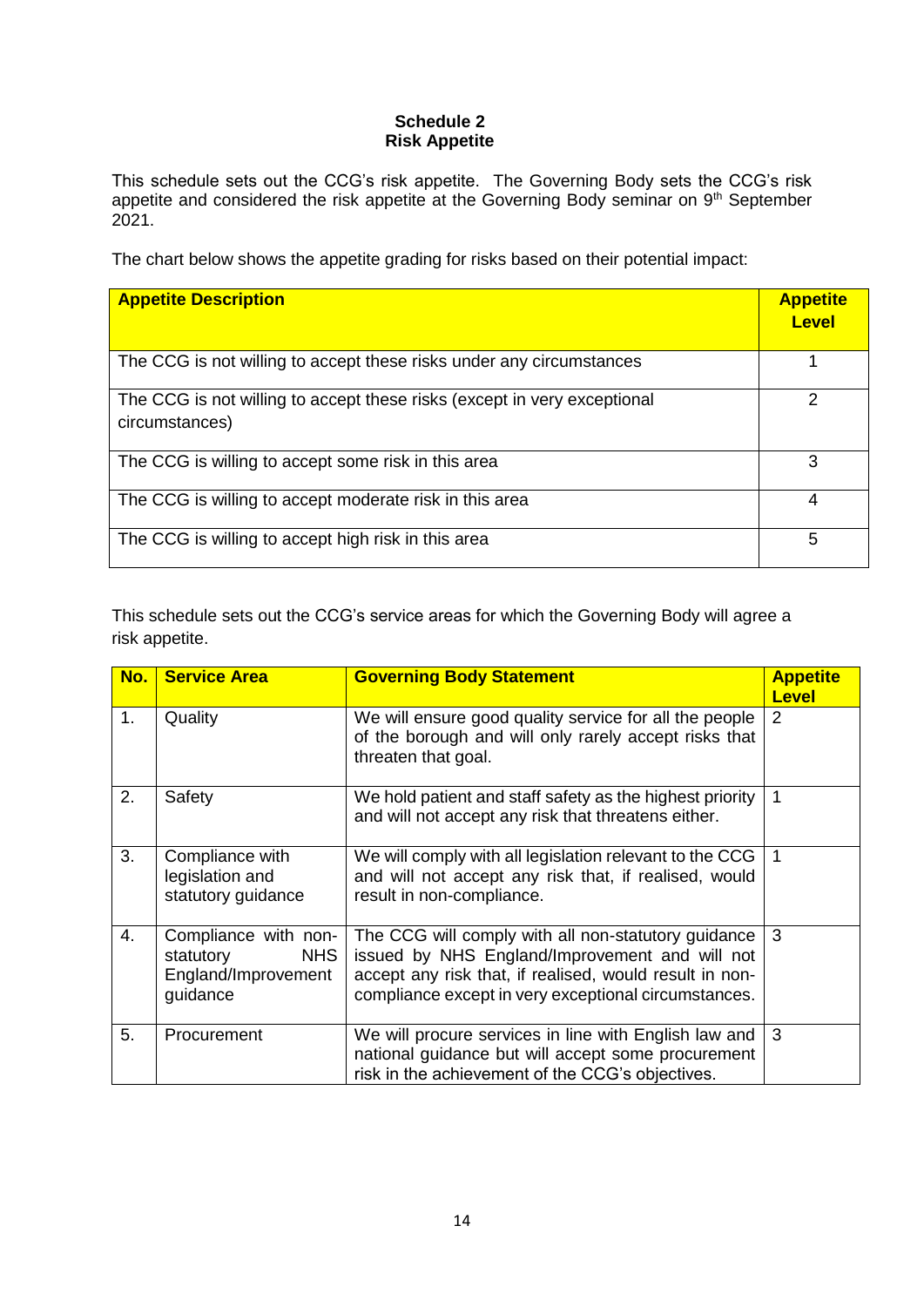| 6.  | Conflicts of Interest                                                                                                                    | We will preserve the integrity of our decision-making<br>processes and our decisions and will comply with<br>statutory guidance. Given the nature of the CCG and<br>the challenges of delivering national and local plans<br>such as the NHS Long Term Plan we are willing to<br>accept exceptional risk in certain circumstances but<br>these will be managed robustly. | 2 |
|-----|------------------------------------------------------------------------------------------------------------------------------------------|--------------------------------------------------------------------------------------------------------------------------------------------------------------------------------------------------------------------------------------------------------------------------------------------------------------------------------------------------------------------------|---|
| 7.  | Reputation                                                                                                                               | We intend to maintain high standards of conduct and<br>will accept risks that may cause reputational damage<br>only in certain circumstances, and only when the<br>benefits for patients and residents merit the risk.                                                                                                                                                   | 3 |
| 8.  | Innovation &<br>Productivity                                                                                                             | We aim to foster, and will encourage, a culture of<br>innovation and efficiency; in so doing we are prepared<br>to accept moderate risk. However, when doing so we<br>will work within the risk appetite levels for each<br>Service Area set out in this document and will not<br>exceed them.                                                                           | 4 |
| 9.  | Finance                                                                                                                                  | We will strive to work within set financial limits and<br>mitigate any risks that, if realised, would cause a<br>breach to the CCG's agreed budget.<br>The<br>achievement of strategic objectives, value for money<br>and cost effectiveness can justify calculated risk.                                                                                                | 3 |
| 10. | Partnerships-<br><b>Integrated Care</b><br>System ('ICS')                                                                                | We will accept a moderate level of risk in working with<br>ICS partner organisations to achieve the aims and<br>objectives of the NHS Long Term Plan and ensure the<br>best outcomes for patients this includes during the<br>transition to the new Integrated Care Board<br>organisation.                                                                               | 4 |
| 11. | Partnerships-<br><b>Integrated Care</b><br>Partnerships/Providers<br>('ICP')                                                             | We will accept some risk in working with ICP partner<br>organisations to achieve the aims and objectives of<br>the NHS Long Term Plan and ensure the best<br>outcomes for patients.                                                                                                                                                                                      | 4 |
| 12. | Partnerships-Other<br>partnerships including<br>non ICS, non ICP,<br>other NHS providers,<br>the third sector and<br>the private sector. | We will accept some risk in working with non ICS/ICP<br>partner organisations, other NHS providers, the third<br>sector and/or the private sector to achieve the aims<br>and objectives of the NHS Long Term Plan and<br>ensure the best outcomes for patients.                                                                                                          | 3 |

# **Precedence of Risk Appetite Scores**

For the avoidance of doubt where two risk appetite scores conflict with each other the lowest risk appetite score takes precedence. For example, the CCG may be working on a new and innovative service and so work within the risk appetite level of 4 for Innovation and Productivity. However, whilst doing so the CCG will work within the risk appetite levels of 1 for Safety and 2 for Quality.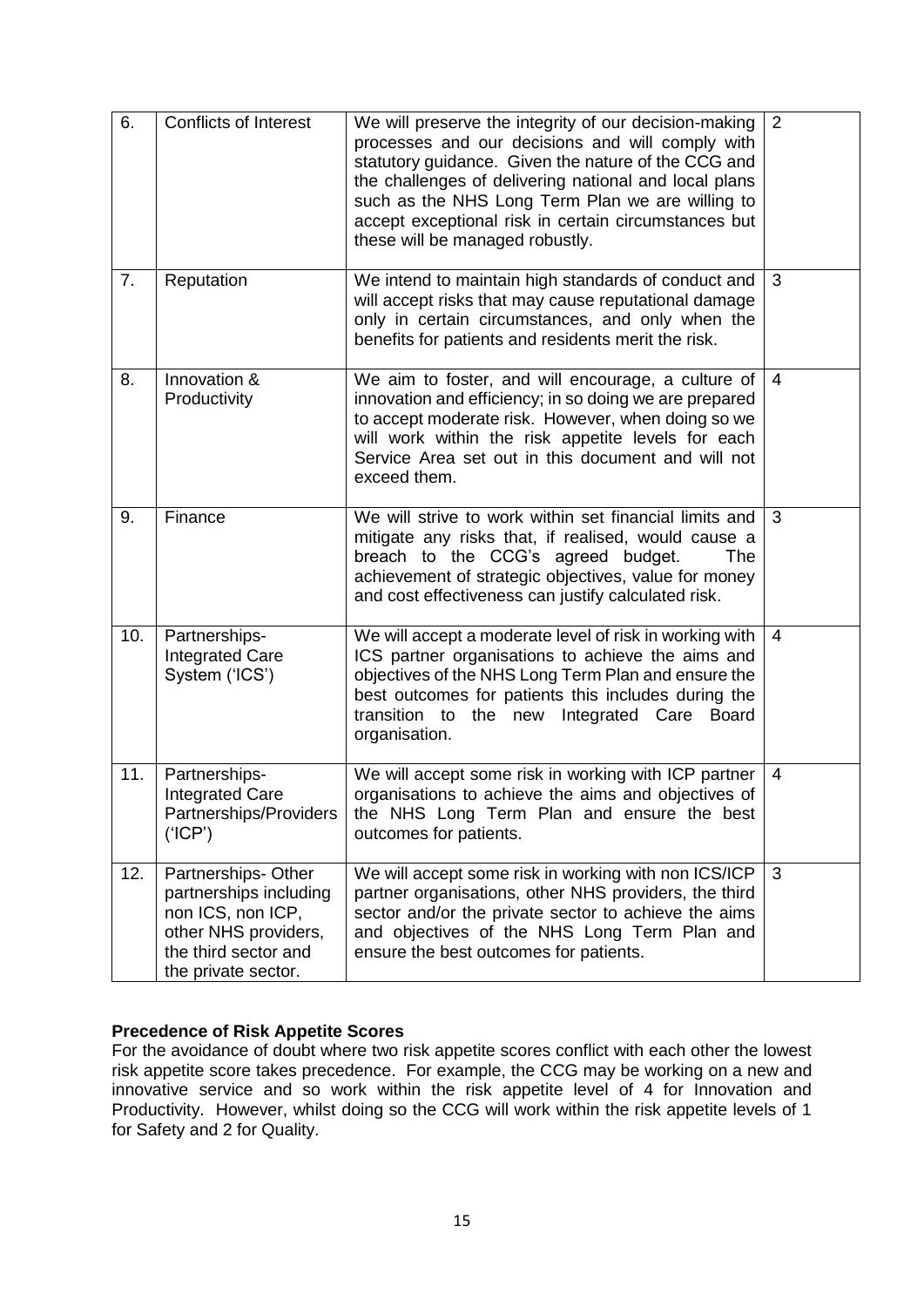#### **Schedule 3 Risk Management Process Guide**

## **1. Introduction**

This guide sets out the risk management process. It is a standard and replicable process which provides guidance and ensures consistency across the organisation. It should be used by all staff when they are managing risks.

## **2. Key Stages of the Risk Management Process**

An effective risk management process has four key stages which are:

| <b>Stage</b><br><b>No</b> | <b>Stage</b>                                           | Section of this<br>guide |
|---------------------------|--------------------------------------------------------|--------------------------|
|                           | Identify and assess the risk                           |                          |
| 2.                        | Decide future actions and plan them                    |                          |
| 3.                        | Assess the strength of THE plan                        | 5                        |
| -4.                       | Implement the plan and keep the risk plan under review | 6                        |

# **3. Stage 1: Identify and Assess the Risk**

- Identify the risk and how it impacts on the delivery of objectives;
- Identify measures currently in place to control the risk and consider the effectiveness of these measures;
- Assess the risk and give it an Initial Risk Score to provide an indication of its level of priority. This provides a starting point to work from.

This stage has six steps:

- 3.1 Step One: Identify the Objective All risks are a risk to the delivery of an organisational objective. At this step, identify which objective(s) the risk impacts.
- 3.2 Step Two: Identify the Risk

The risk to achieving the objective should be identified and clearly described. Key stakeholders should be engaged where appropriate to ensure that the risk identified is the right risk. The risk should be given a risk title to make it easy to quickly identify the risk and described in terms of the cause, effect and impact of the risk. The risk should be written in plain English and in a way that a member of the public would easily understand.

# **Example 1:**

**Title**

**Cause:** If [A] happens **Effect:** There is a risk of [B] **Impact:** Which may result in [C].

#### **Failure to Engage Patients**

**Cause**: If the CCG fails to effectively engage with patients when commissioning a service;

**Effect**: There is a risk that the CCG commissions a service that does not meet patient need;

**Impact**: This may result in the service not delivering the required health improvements, loss of reputation, legal challenge and wasted resources.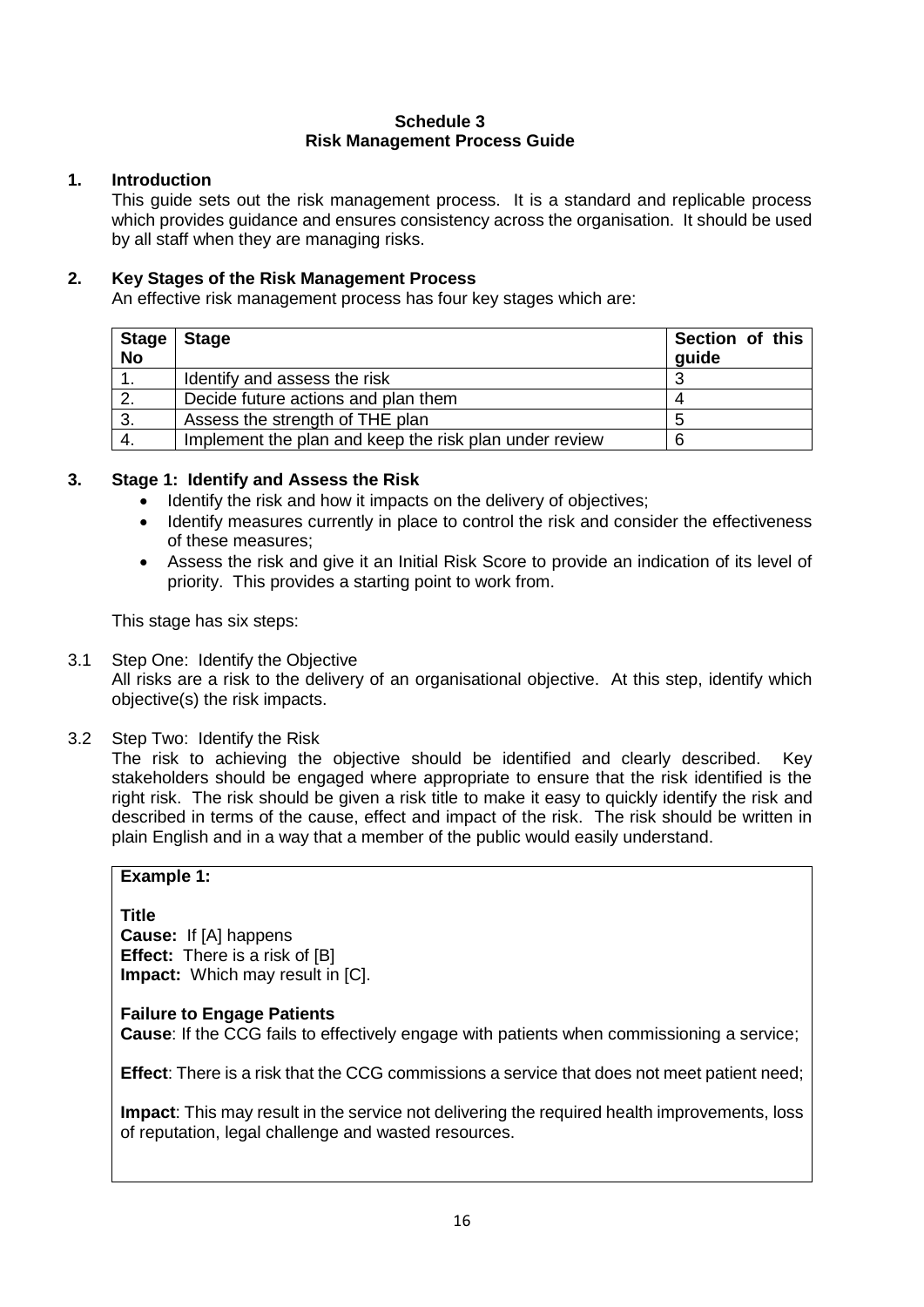- 3.3 Step Three: Identify the Controls currently in place
	- Identify the things that are in place at that moment in time to control the risk (excluding the controls that are planned to be put into place - as they are not yet in place).
- 3.4 Step Four: Identify the Evidence of Controls
	- Identify the physical evidence that exists to prove that the controls are in place. This is important as it provides assurance that the controls exist and can be relied upon.

| <b>Example 2:</b>                                                  |                                                                        |  |
|--------------------------------------------------------------------|------------------------------------------------------------------------|--|
| <b>Controls</b>                                                    | <b>Evidence of Controls</b>                                            |  |
| C1.                                                                | Monthly performance reports to   C1. Finance and Performance Committee |  |
| Finance and Performance Committee.                                 | papers.                                                                |  |
|                                                                    | C1. Minutes of Finance and Performance                                 |  |
|                                                                    | Committee meetings.                                                    |  |
| C2. Weekly meetings with providers to   C2. Provider action plans. |                                                                        |  |
| address key issues.                                                |                                                                        |  |
| C3. Quarterly NHS England assurance                                | C3. Reports to NHS England.                                            |  |
| reporting.                                                         |                                                                        |  |

Evidence of controls should be mapped against the controls they relate to as per the example above. In this example 'C1' means 'control 1', 'C2' means 'control 2' and 'C3' means 'control 3.' Here C1 is supported by two pieces of evidence. C2 is supported by one piece of evidence. C3 is supported by one piece of evidence.

- 3.5 Step Five: Assess the Overall Strength of the Controls in Place
	- Assess how strong the totality of the controls are that are in place. Strong controls result in a better controlled risk and so assessing their strength will help to assess the level of risk and the priority that should be given to it.

There are four levels of effectiveness:

| Level   | <b>Criteria</b>                                                                |
|---------|--------------------------------------------------------------------------------|
| Zero    | The controls have no effect on controlling the risk.                           |
| Weak    | The controls have a 1-60% chance of successfully controlling the risk.         |
| Average | The controls have a $61 - 79\%$ chance of successfully controlling the risk    |
| Strong  | The controls have a 80%+ chance or higher of successfully controlling the risk |

- 3.6 Step Seven: Assess the Initial Risk
	- Asses the initial risk posed taking into account the controls, the evidence of controls that are currently in place and the effectiveness of those controls;
	- Measure the risk and give it a score ('Initial Risk Score').

The score is calculated in accordance with the principles below:

Risks are the combination of two things:

- 1. The consequence to the objective if the risk occurs; and
- 2. The likelihood of the risk occurring.

At the CCG we measure both on scales of 1-5 **(see section B8 & B9 of Risk Policy).**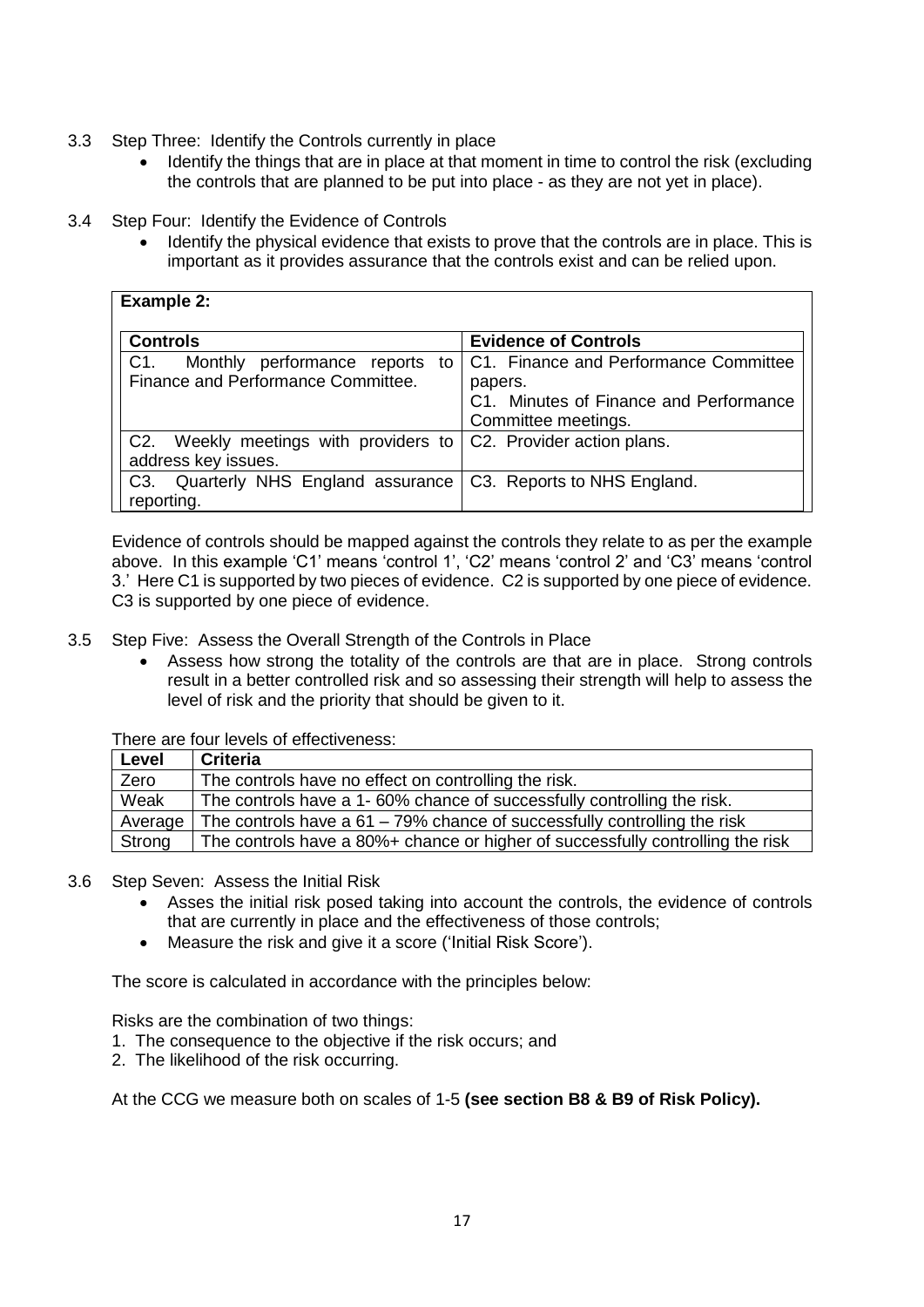# **4. Stage 2: Decide Future Actions and Plan**

This stage has three steps:

4.1 Step One: Make a Risk Response Decision: Decide how to respond to the risk identified taking into account the level of risk:

| <b>Threat</b>                                              | <b>Explanation</b>                                                                                                                                                                                                                                                                                                                                                                                                                                  |
|------------------------------------------------------------|-----------------------------------------------------------------------------------------------------------------------------------------------------------------------------------------------------------------------------------------------------------------------------------------------------------------------------------------------------------------------------------------------------------------------------------------------------|
| <b>Response</b>                                            |                                                                                                                                                                                                                                                                                                                                                                                                                                                     |
| Avoid a threat                                             | This option is about making the uncertain certain by removing or                                                                                                                                                                                                                                                                                                                                                                                    |
|                                                            | avoiding the threat altogether.                                                                                                                                                                                                                                                                                                                                                                                                                     |
| Reduce a threat                                            | This option is about taking action to reduce the consequence and/or                                                                                                                                                                                                                                                                                                                                                                                 |
|                                                            | likelihood of a threat materialising.                                                                                                                                                                                                                                                                                                                                                                                                               |
| Transfer the risk                                          | This option is about passing the risk to a third party. A typical example                                                                                                                                                                                                                                                                                                                                                                           |
|                                                            | is the use of insurance.                                                                                                                                                                                                                                                                                                                                                                                                                            |
| Share the risk                                             | This option is about sharing some of the risk with another party. An<br>example may be to jointly commission a service with another CCG.                                                                                                                                                                                                                                                                                                            |
| Accept the risk<br>and<br>prepare<br>a<br>contingency plan | This option is about taking the chance that the threat will occur but<br>having a contingency plan in place should it do so. This option is<br>commonly used where the likelihood that a threat will materialise is low<br>but the impact is high such as Emergency Preparedness. It is also often<br>used when the likelihood that a risk will materialise is high and there is<br>little that can be done to prevent the risk from materialising. |

- 4.2 Step 2: Identify Gaps in Controls: Identify if there are any additional controls needed to be put into place to fully support a Risk Response Decision at 4.1 above.
- 4.3 Step 3: Plan Future Actions:

Plan what actions will be taken in the future to fully support the Risk Response Decision. This will be informed by judgment on what controls are needed, what evidence of controls need to obtained and whether there is a need to strengthen any controls. This step also includes identifying when each action needs to be completed by and stating this in the plan.

# **5. Stage 3: Assess the strength of the plan**

This stage has two easy steps.

- 5.1 Step 1: Assess the Target Risk:
	- Assess the 'target risk' score that will be achieved if all controls are in place and actions have been implemented;
	- The target risk score ('Target Risk Score') is calculated in the same way as the Initial Risk Score at 3.6 above.

The Initial Risk Score and the Target Risk Score act as the two ends of a scale. With the Initial Risk Score showing the level of risk at the point of identification and the Target Risk Score showing the expected target when the risk response decision has been decided and actions supporting it have been completed.

5.2 Step 2: Assess the relationship between the Initial Risk Score and Target Risk Score: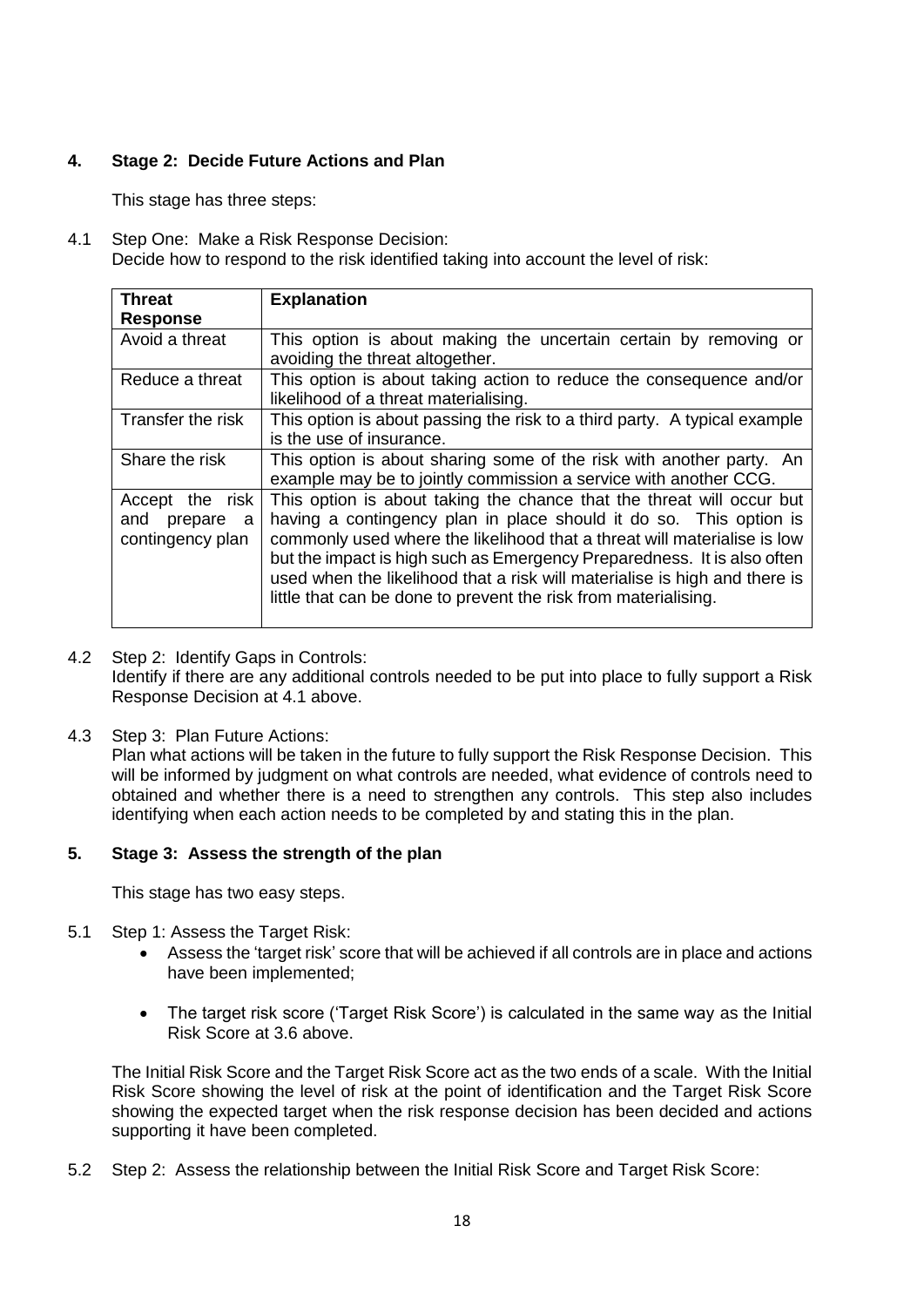• The relationship between the Initial Risk Score and the Target Risk Score is an important indicator of how successful the planned actions will be:

| <b>Threat Scenario</b>                                               | <b>Meaning</b>                                                                                                                                                                                                                 |
|----------------------------------------------------------------------|--------------------------------------------------------------------------------------------------------------------------------------------------------------------------------------------------------------------------------|
| Initial Risk Score is higher than the Target Risk<br>Score           | The actions will have an effect in<br>reducing the threat.                                                                                                                                                                     |
| Initial Risk Score is the same as the Target<br><b>Risk Score</b>    | The actions will not have an effect in<br>reducing the threat. The planned<br>controls and actions should<br>be<br>reconsidered unless the Risk Response<br>Decision was to Accept the Risk and<br>Prepare a Contingency Plan. |
| Initial Risk Score is the lower than the Target<br><b>Risk Score</b> | The planned actions will increase the<br>threat. Stop immediately and reconsider<br>the actions.                                                                                                                               |

#### **6. Stage 4: Implement the plan and keep the risk and plan under review**

This stage has five steps:

- 6.1 Step 1: Set Date when the risk will be reviewed:
	- $\bullet$  Identify how often the risk needs to be reviewed and the set the date. Some risks may require daily review whereas others may be every three months. It depends on the nature of the individual risks.
- 6.2 Step 2: Implement the actions:
- 6.3 Step 3: Review the risk and reassess the Current Risk:
	- Review the risk on the date set as per paragraph 6.1 above (or earlier if necessary) and assess where the risk is now.
	- Calculate the current risk score in the same way as the Initial Risk Score at section 3.6 above.

The Initial Risk Score shows the risk score at the point the risk was identified. The Current Risk Score shows where the risk is now.

6.4 Step 4: Assess the relationship between the Initial, Current and Target Risk Score:

| <b>Threat Scenario</b>                                             | <b>Meaning</b>                                                                                                                                                                                                                                                                                                               |  |
|--------------------------------------------------------------------|------------------------------------------------------------------------------------------------------------------------------------------------------------------------------------------------------------------------------------------------------------------------------------------------------------------------------|--|
| Current Risk Score is higher than the Initial<br><b>Risk Score</b> | The actions taken have increased the<br>threat. Stop and consider the actions.                                                                                                                                                                                                                                               |  |
| Current Risk Score is the same as the Initial<br><b>Risk Score</b> | The actions have not had an effect in<br>reducing the threat. Consider whether<br>the controls and actions are appropriate<br>or whether they need to be reconsidered<br>and alternative actions taken.<br>This does not apply where the Risk<br>Response Decision was to Accept the<br>Risk and Prepare a Contingency Plan. |  |
|                                                                    |                                                                                                                                                                                                                                                                                                                              |  |